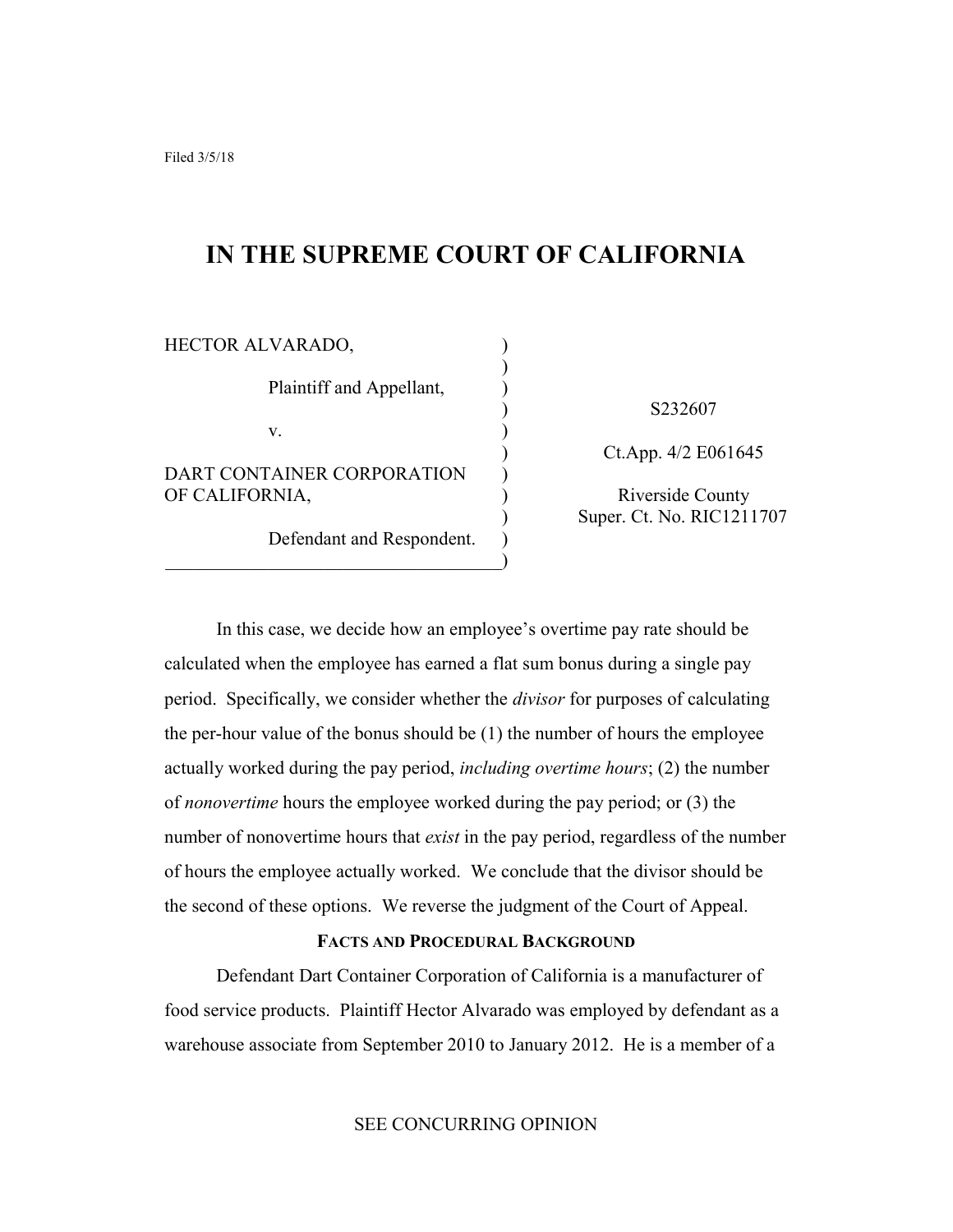putative class of employees who, during the period alleged in the complaint, were paid on an hourly basis and who, in addition to their normal hourly wages, received an "attendance bonus" if they were scheduled to work on a Saturday or Sunday, and did so, completing the full work shift. The amount of the bonus was a flat sum of \$15 per day of weekend work, regardless of whether the employee worked in excess of the normal work shift on the day in question.

The dispute in this case arises because the attendance bonus must be factored into an employee's regular rate of pay so that the employee's overtime pay rate (generally, 1.5 times the regular rate of pay) reflects all the forms of regular compensation that the employee earned. Defendant's formula for calculating an employee's overtime compensation is as follows.

Step one: Defendant multiplies the number of overtime hours the employee worked in the relevant pay period by the employee's straight time rate (i.e., his or her normal hourly wage rate), thus obtaining the employee's *base* hourly pay for the overtime work. We use the word "base" to refer to the pay the employee is entitled to receive simply because he or she has worked additional hours for the employer, exclusive of any extra amount that must be paid because the work qualifies as overtime.

Step two: Defendant adds (a) the total hourly pay for *nonovertime* work during the pay period; (b) any nonhourly compensation the employee earned during the pay period, including any attendance bonuses; and (c) the base hourly pay for overtime work (from step one, *ante*). The result is the total base pay for the pay period, including base compensation for overtime work. Defendant then divides the total base pay by the total number of hours the employee worked in the pay period, including overtime hours. The result is an hourly rate that defendant considers to be the employee's regular rate of pay for the pay period.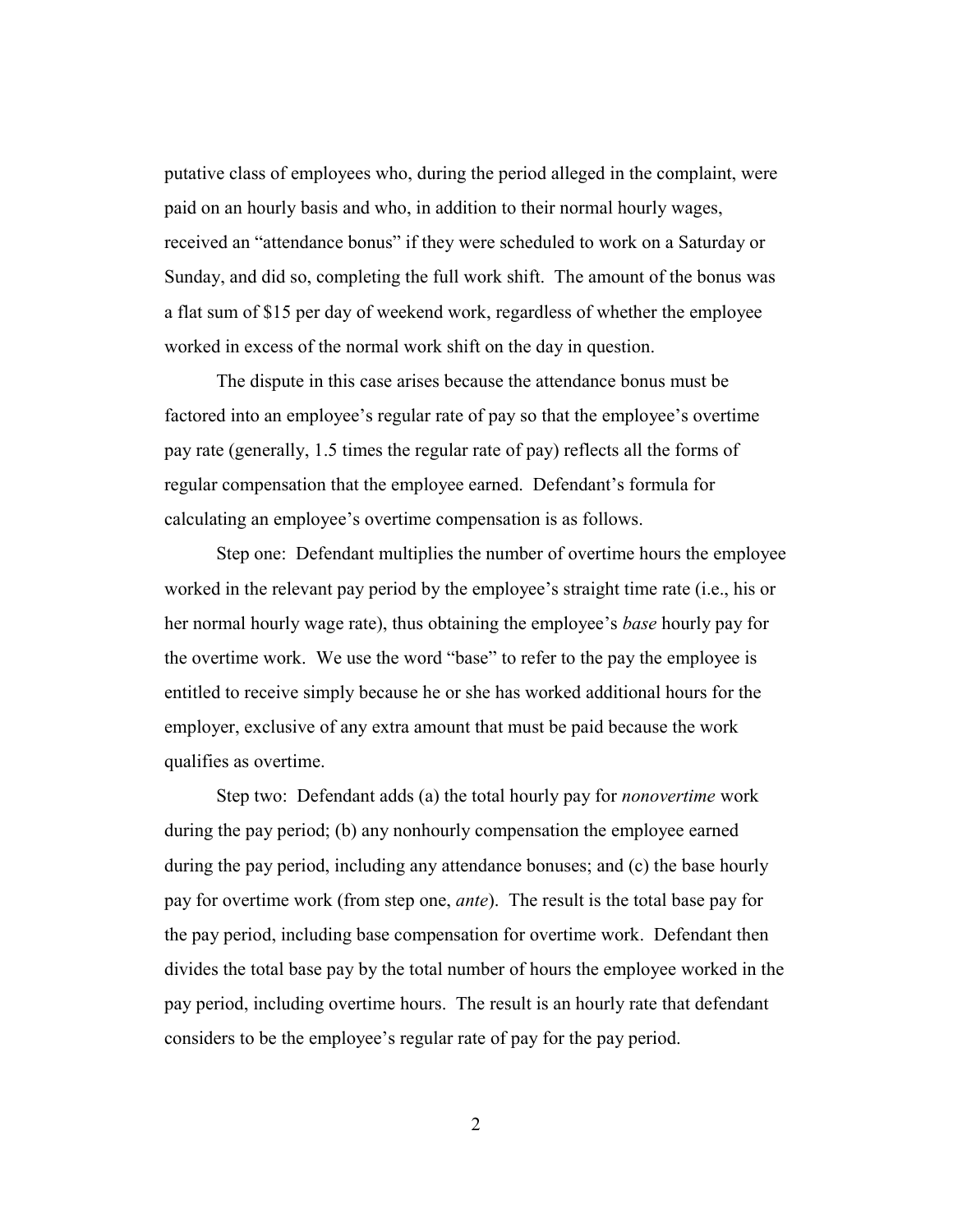Step three: Defendant multiplies the regular rate of pay (from step two, *ante*) by the total number of *overtime* hours in the relevant pay period, and then divides that amount in half. The result is what defendant considers to be the overtime *premium*. We use the word "premium" to refer to the extra amount a worker must be paid, on top of normal pay, because certain work qualifies as overtime.**1**

Step four: Defendant adds the base hourly pay for overtime work (from step one, *ante*) to the overtime premium (from step three, *ante*) to get the total overtime compensation for the pay period.

Plaintiff favors a different formula for calculating overtime compensation, one that determines regular rate of pay by allocating the attendance bonus only to *nonovertime* hours worked during the relevant pay period. Plaintiff would first calculate the overtime compensation attributable only to the employee's *hourly wages*, doing so by multiplying the employee's straight time rate by 1.5 and by the number of overtime hours. Plaintiff would next calculate the overtime compensation attributable only to the employee's *bonus*, doing so by calculating the bonus's per-hour value (based on the number of nonovertime hours worked), and then multiplying that per-hour value by 1.5 and by the number of overtime hours worked. Plaintiff would then combine the foregoing overtime amounts to

**<sup>1</sup>** Defendant's formula assumes a 50 percent overtime premium. In other words, it assumes that the employee's overtime hours are properly compensated at 1.5 times the regular rate of pay. As will be discussed in more detail below, California law requires that overtime hours be compensated at 1.5 times an employee's regular rate of pay, stepping up to double the regular rate of pay in cases involving unusually large quantities of overtime. For the sake of simplicity, this opinion generally assumes an overtime multiplier of 1.5 the regular rate of pay, but it does not intend thereby to suggest that the multiplier of double the regular rate of pay does not apply in cases where an employee has worked sufficient overtime to qualify for the larger multiplier.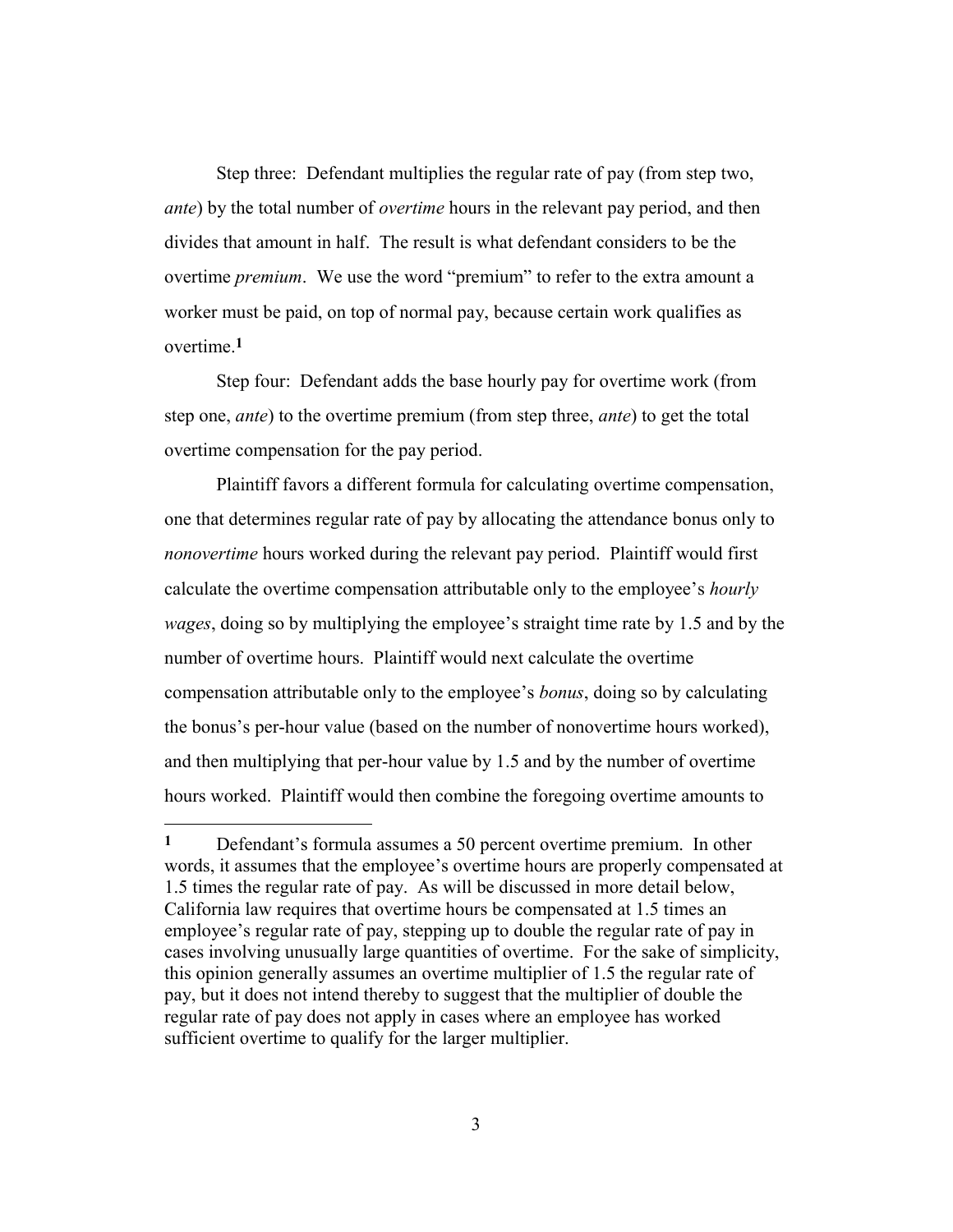obtain the total overtime compensation for the pay period. Plaintiff's formula turns out to be marginally more favorable to employees; the key distinction between the two formulas is whether the bonus is allocated to *all* hours worked, or only to the *nonovertime* hours worked.

In August 2012, plaintiff filed a complaint, alleging that defendant had not properly computed his overtime pay under California law. As amended, plaintiff's complaint alleges the following causes of actions: (1) failure to pay proper overtime, in violation of Labor Code sections 510 and 1194, by not including shift differential premiums and bonuses in calculating overtime wages; (2) failure to provide complete and accurate wage statements, in violation of Labor Code section 226; (3) failure to timely pay all earned wages due at separation of employment, in violation of Labor Code sections 201, 202, and 203; (4) unfair business practices, in violation of Business and Professions Code section 17200 et seq.; and (5) civil penalties under the Labor Code Private Attorneys General Act of 2004 (Lab. Code, § 2698 et seq.).

Defendant moved for summary judgment or, alternatively, for summary adjudication. Defendant argued that even though California law governing overtime wages is more protective of workers than federal law, and even though plaintiff here is relying on California law, the trial court should look, for " 'persuasive guidance' " (*Bell v. Farmers Insurance Exchange* (2001) 87 Cal.App.4th 805, 817), to a federal regulation explaining how to factor a flat sum bonus into an employee's regular rate of pay.**2** The trial court should do so,

<u>.</u>

*(footnote continued on next page)*

**<sup>2</sup>** The federal regulation provides in relevant part: "Where a bonus payment is considered a part of the regular rate at which an employee is employed, it must be included in computing his regular hourly rate of pay and overtime compensation. No difficulty arises in computing overtime compensation if the bonus covers only one weekly pay period. The amount of the bonus is merely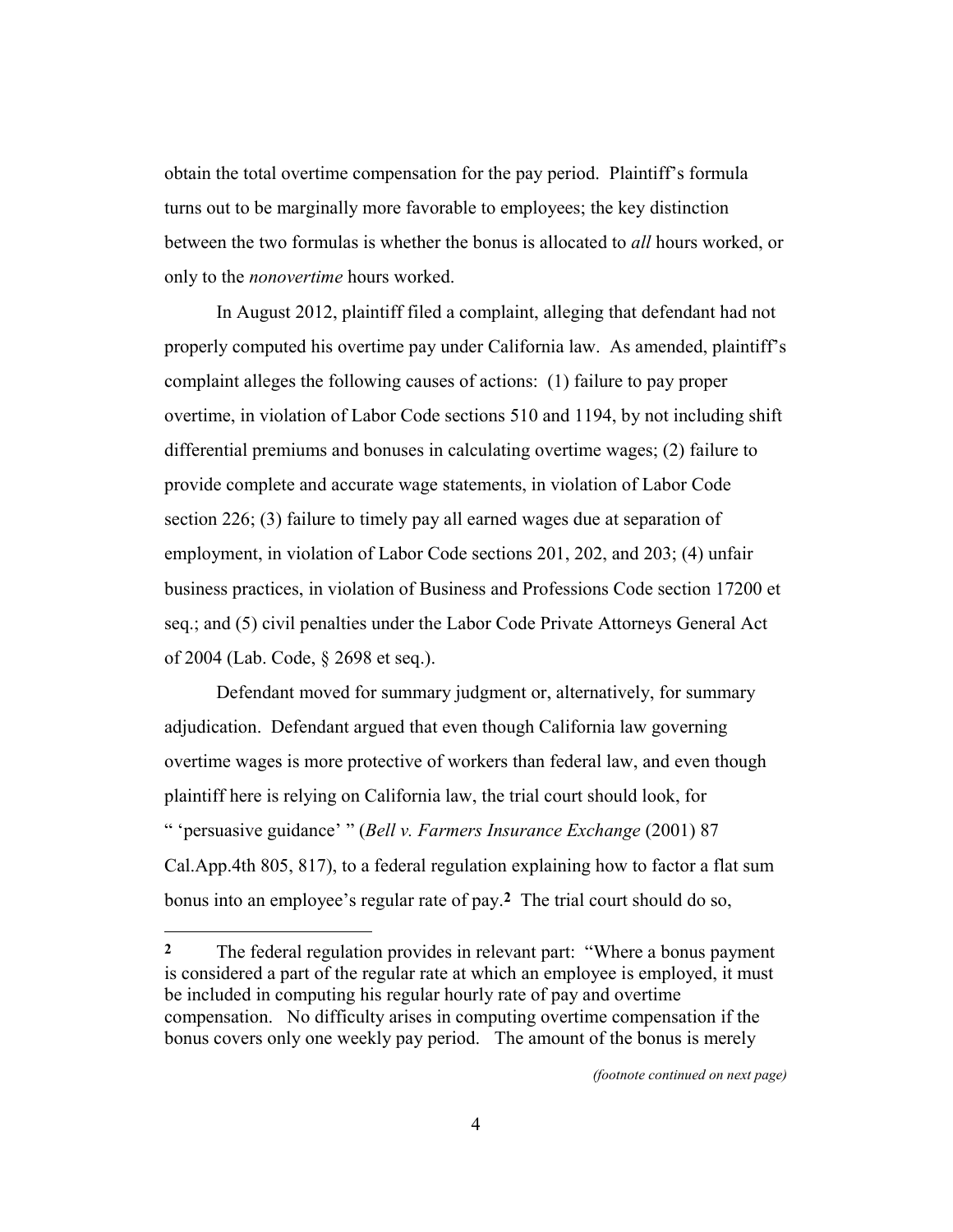defendant asserted, because the only California regulation on point is an enforcement policy of the Division of Labor Standards Enforcement (DLSE), and that policy is void for failure to comply with the Administrative Procedure Act (APA) (Gov. Code, § 11340 et seq.). Defendant went on to argue that its formula for calculating overtime compensation was fully compliant with the relevant federal regulation, and therefore summary judgment was appropriate on all causes of action.

Plaintiff opposed defendant's motion, arguing that the Court of Appeal decision in *Marin v. Costco Wholesale Corp.* (2008) 169 Cal.App.4th 804 (*Marin*) supported his way of calculating overtime compensation. *Marin*, which is discussed in more detail below, concerned how an employer should calculate overtime compensation if it pays its hourly workers a semi-annual longevity bonus. In dictum, the *Marin* court approved the DLSE's method of factoring a flat sum bonus into overtime compensation, which is the same method that plaintiff advocates here. Plaintiff's opposition further argued that even if the DLSE's method is set forth in a void underground regulation — that is, a regulation not adopted in accordance with the APA (see Cal. Code Regs., tit. 1, § 250, subd. (a)) — the trial court should nonetheless follow it because it reflects the DLSE's experience, knowledge, and expertise.

The trial court granted defendant's motion for summary judgment, concluding that there was no valid California law or regulation explaining how to factor a flat sum bonus into an employee's regular rate of pay for purposes of

*(footnote continued from previous page)*

-

added to the other earnings of the employee (except statutory exclusions) and the total *divided by total hours worked* . . . ." (29 C.F.R. § 778.209(a) (2008), italics added.)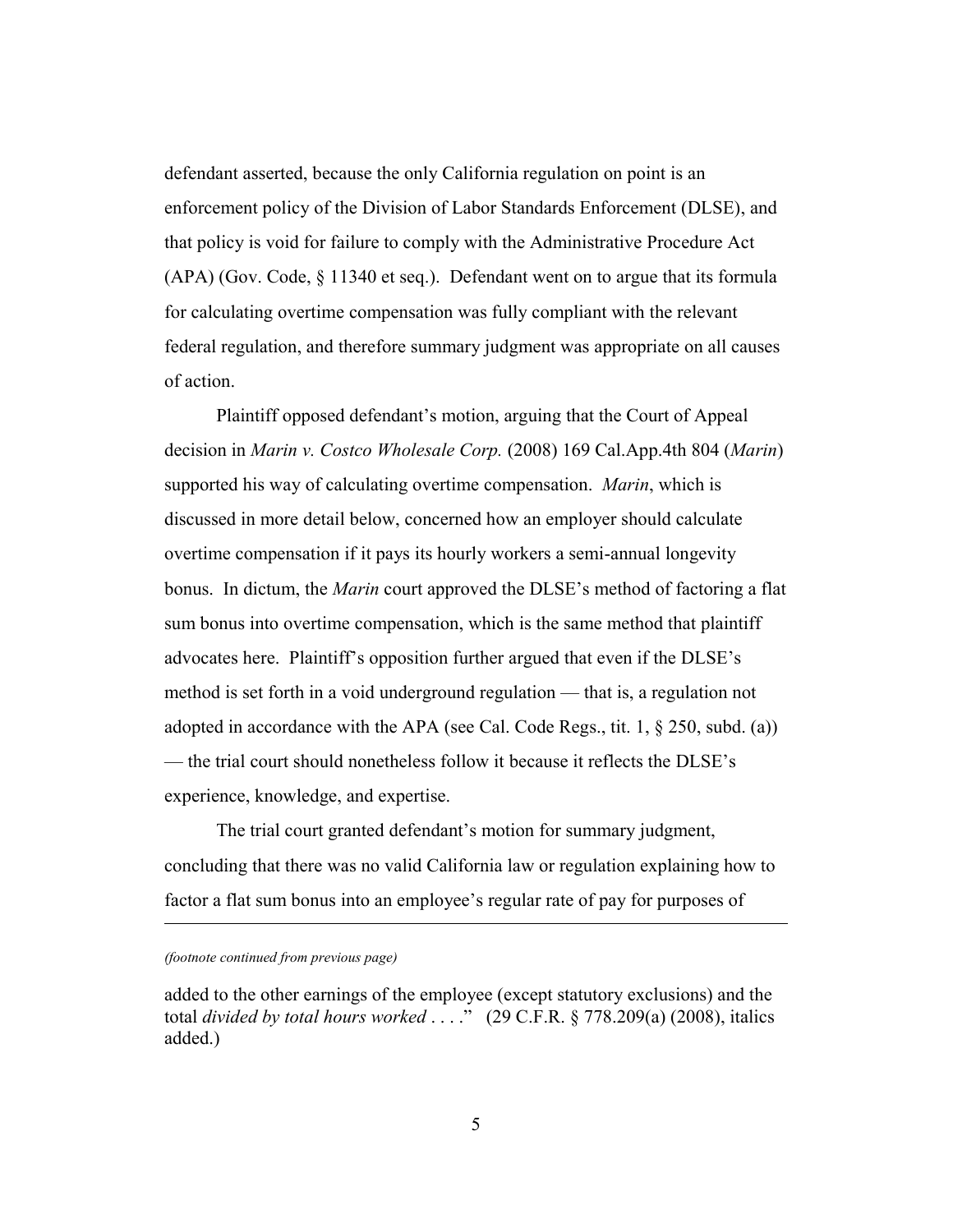calculating the employee's overtime compensation. The court stated that *Marin*, *supra*, 169 Cal.App.4th 804, was factually distinguishable, and that the DLSE's method of factoring a bonus into overtime compensation was set forth in a void underground regulation. In the absence of any valid California law or regulation on point, the trial court concluded that the relevant federal regulation must be followed, and because defendant's method was compliant with the federal regulation, the court further concluded that there was no basis for any of plaintiff's causes of action.

The Court of Appeal affirmed, adopting the trial court's reasoning, and we then granted review to decide how a flat sum bonus earned during a single pay period should be factored into an employee's regular rate of pay for purposes of calculating the employee's overtime compensation.

# **DISCUSSION**

## **I.**

California has a longstanding policy of discouraging employers from imposing overtime work. For nearly a century, this policy has been implemented through regulations, called *wage orders*, issued by the Industrial Welfare Commission (IWC). These wage orders are issued pursuant to an express delegation of legislative power, and they have the force of law. (See *Martinez v. Combs* (2010) 49 Cal.4th 35, 52–57 [setting forth a brief history of the IWC].) The IWC's wage orders originally protected only women and children, but since the 1970s, they have applied to all employees, regardless of gender. (See Stats. 1973, ch. 1007, § 8, p. 2004; Stats. 1972, ch. 1122, § 13, p. 2156; see generally *Industrial Welfare Com. v. Superior Court* (1980) 27 Cal.3d 690, 700– 701.) The specific wage order applicable here is Wage Order No. 1, governing wages, hours, and working conditions in the manufacturing industry, but wage orders covering other industries contain analogous restrictions.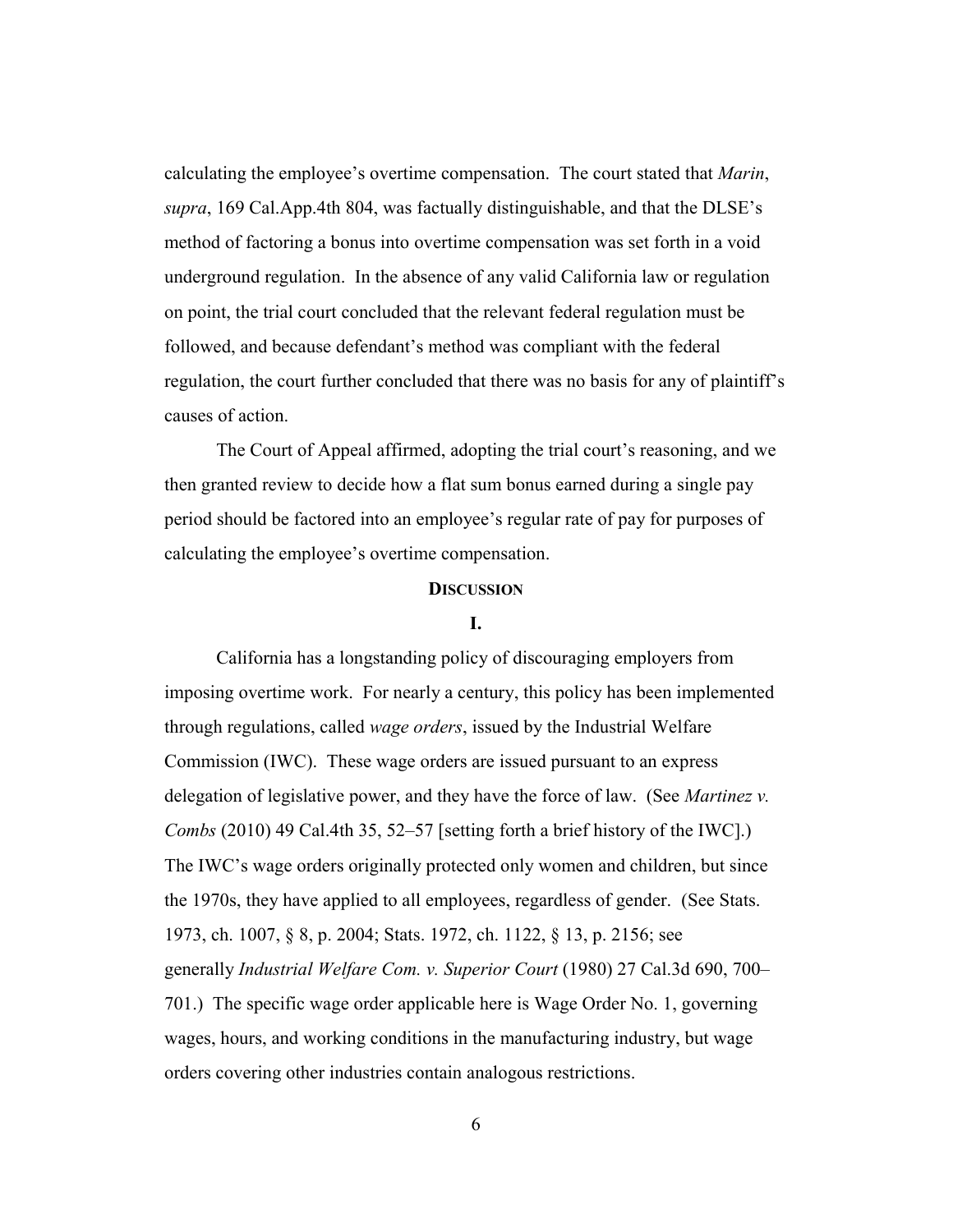Traditionally, Wage Order No. 1 has required the payment of an overtime premium for, among other things, any work in excess of eight hours in a day. In 1998, the IWC modified several wage orders, including Wage Order No. 1, and by doing so it partially eliminated the eight-hour-day rule, thus permitting employers to offer flexible hours within a 40-hour workweek without having to pay an overtime premium. (See IWC Order No. 1-98 Regulating Wages, Hours, and Working Conditions in the Manufacturing Industry <https://www.dir.ca.gov/iwc/Wageorders1998/IWCArticle1.pdf> [as of March 5, 2018].) The Legislature responded swiftly by enacting the Eight-Hour-Day Restoration and Workplace Flexibility Act of 1999, and the IWC's wage orders were then modified again, this time to conform to the 1999 act. Thus, the obligation to pay an overtime premium is now found in both statutory law (see

Lab. Code, § 510) and in the wage orders of the IWC. (See *Brinker Restaurant Corp. v. Superior Court* (2012) 53 Cal.4th 1004, 1026; *Reynolds v. Bement* (2005) 36 Cal.4th 1075, 1084.)

Subject to exceptions that are not relevant here, Wage Order No. 1 provides that an employer is obligated to pay an overtime premium for work in excess of eight hours in a day, 40 hours in a week, or for any work at all on a seventh consecutive day. (IWC Order No. 1-2001 Regulating Wages, Hours and Working Conditions in the Manufacturing Industry, subd. 3 <https://www.dir.ca.gov/iwc/IWCArticle1.pdf> [as of March 5, 2018] (IWC Wage Order No. 1-2001).) Such work must be compensated at 1.5 times the employee's "regular rate of pay," stepping up to double the "regular rate of pay" if the employee works in excess of 12 hours in a day or in excess of eight hours on a seventh consecutive working day. (Cal. Code Regs., tit. 8,  $\S$  11010, subd. 3(a)(1).)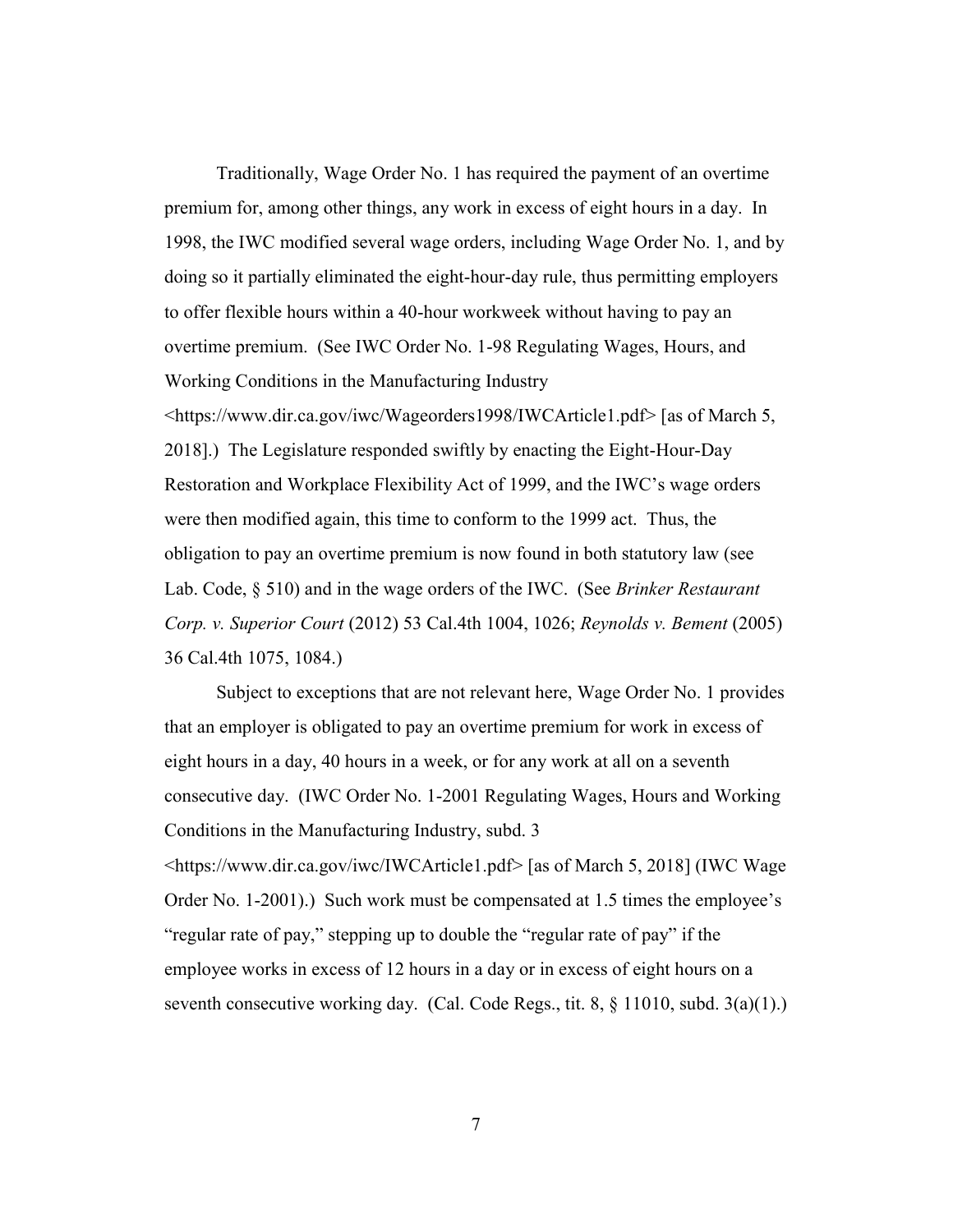As noted, Labor Code section 510 imposes similar requirements.**3** Thus, for overtime work, an employee must receive a 50 percent premium on top of his or her regular rate of pay, and in some cases, the employee must receive a 100 percent premium.

These requirements are more protective of workers than federal law, which does not require premium pay for workdays in excess of eight hours. Moreover, it is well settled that federal law does not preempt state law in this area, and therefore state law is controlling to the extent it is more protective of workers than federal law. (See, e.g., *Tidewater Marine Western, Inc. v. Bradshaw* (1996) 14 Cal.4th 557, 566–568 (*Tidewater*); see also *Morillion v. Royal Packing Company* (2000) 22 Cal.4th 575, 592; *Skyline Homes, Inc. v. Department of Industrial Relations* (1985) 165 Cal.App.3d 239, 250–251 (*Skyline Homes*).)

Significantly, an employee's "regular rate of pay" for purposes of Labor Code section 510 and the IWC wage orders is not the same as the employee's straight time rate (i.e., his or her normal hourly wage rate). Regular rate of pay, which can change from pay period to pay period, includes adjustments to the straight time rate, reflecting, among other things, shift differentials and the perhour value of any nonhourly compensation the employee has earned.

<u>.</u>

**<sup>3</sup>** Labor Code section 510, subdivision (a) provides: "Any work in excess of eight hours in one workday and any work in excess of 40 hours in any one workweek and the first eight hours worked on the seventh day of work in any one workweek shall be compensated at the rate of no less than one and one-half times the regular rate of pay for an employee. Any work in excess of 12 hours in one day shall be compensated at the rate of no less than twice the regular rate of pay for an employee. In addition, any work in excess of eight hours on any seventh day of a workweek shall be compensated at the rate of no less than twice the regular rate of pay of an employee."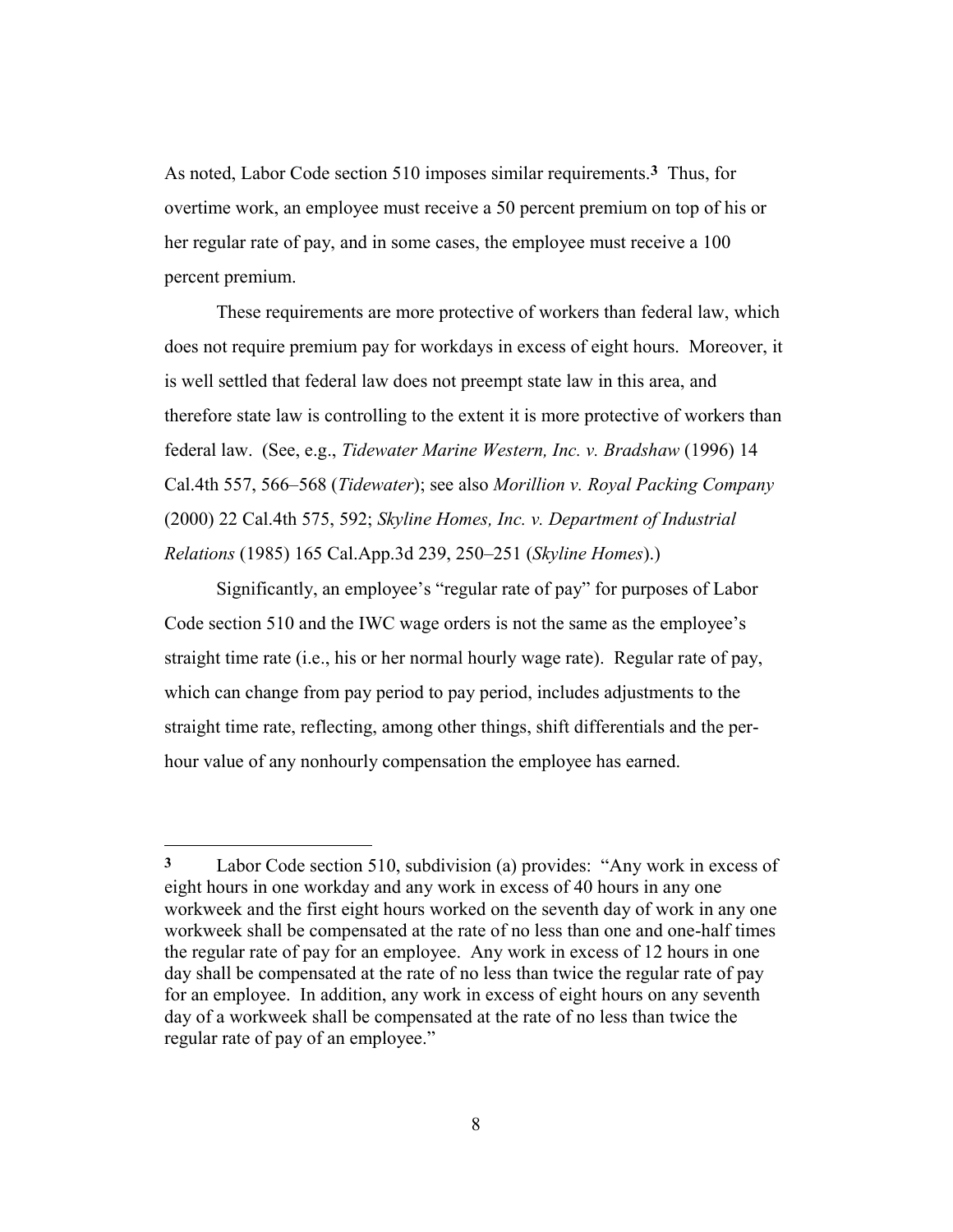Here, the attendance bonus that defendant pays for weekend work is incentive pay for completing a full work shift on a day that is unpopular for working (a Saturday or a Sunday). Nonetheless, it is part of an employee's overall compensation package, and therefore both parties agree that its per-hour value must be determined so that the employee's regular rate of pay — and, derivatively, the employee's overtime pay rate — reflects all the various forms of regular compensation that the employee earned in the relevant pay period. In other words, for the limited purpose of calculating overtime pay, the attendance bonus (which is earned all at once by completing a weekend work shift) is *treated as if* it were earned on a per-hour basis throughout the pay period. The question then arises whether the bonus is treated as if it were earned throughout the *entire* pay period (including any overtime hours), or whether the bonus is treated as if it were earned throughout only the *nonovertime* hours of the pay period. It is this question that lies at the heart of the parties' disagreement.

# **II.**

Because the question at issue here is expressly resolved in plaintiff's favor by the DLSE's enforcement policy, we must determine at the outset whether the DLSE's enforcement policy is controlling, and that question requires us to consider whether the policy is a void underground regulation, and if it is, whether a court can nonetheless agree with it and follow it.

The DLSE is the state agency charged with enforcing California's labor laws, including the IWC wage orders. (Lab. Code, §§ 21, 61, 95, 98 et seq., 1193.5.) Of course, enforcement of a law, especially an ambiguous law, necessarily requires interpretation of that law, and with the benefit of many years' experience, the DLSE has developed numerous interpretations of California's labor laws, which it has compiled in a series of policy manuals. (See *Tidewater*, *supra*, 14 Cal.4th at p. 562.) We explained in *Tidewater* that the DLSE's policy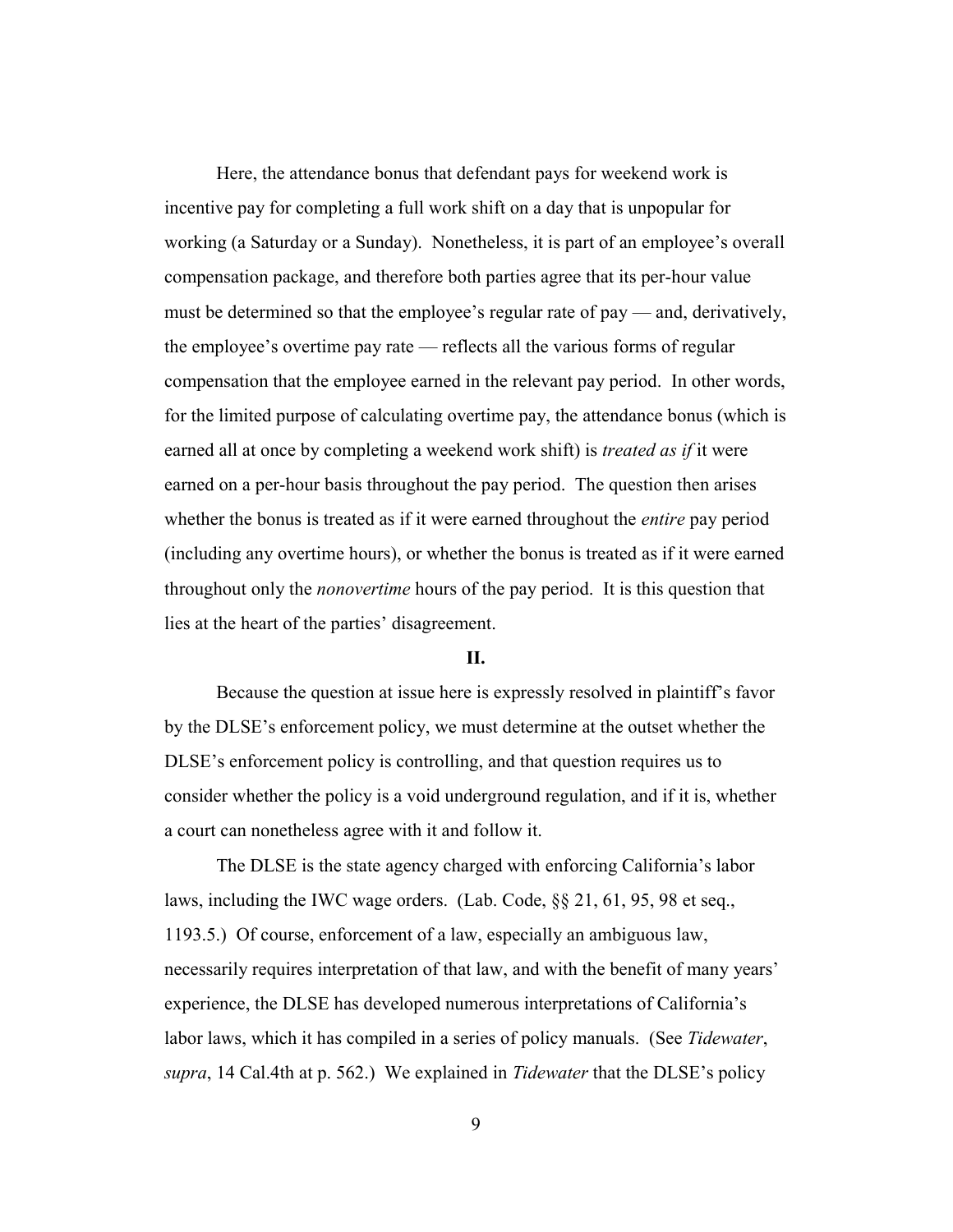manuals "reflect[] 'an effort to organize . . . interpretive and enforcement policies' of the agency and 'achieve some measure of uniformity from one office to the next.' The DLSE prepared its policy manuals internally, [however,] without input from affected employers, employees, or the public generally." (*Ibid*.) The most recent version of the DLSE's manual is published online. (See DLSE, The 2002 Update of the DLSE Enforcement Policies and Interpretations Manual (Revised)  $(Apri 2017)$  <http://www.dir.ca.gov/dlse/DLSEManual/dlse\_enfcmanual.pdf> [as of March 5, 2018] (DLSE Manual).)

In *Tidewater*, *supra*, 14 Cal.4th 557, this court concluded that an earlier version of the DLSE's manual contained void underground regulations. We noted that "[a] regulation subject to the APA . . . has two principal identifying characteristics. [Citation.] First, the agency must intend its rule to apply generally, rather than in a specific case. The rule need not, however, apply universally; a rule applies generally so long as it declares how a certain class of cases will be decided. [Citation.] Second, the rule must 'implement, interpret, or make specific the law enforced or administered by [the agency], or . . . govern [the agency's] procedure.' [Citation.]" (*Tidewater*, *supra*, at p. 571.) We concluded that the enforcement policy at issue in *Tidewater* "was expressly intended as a rule of general application to guide deputy labor commissioners on the applicability of IWC wage orders to a particular type of employment. In addition, the policy interpret[ed] the law that the DLSE enforce[d] by determining the scope of the IWC wage orders." (*Id*. at p. 572.) Because "the record d[id] not establish that the policy was, either in form or substance, merely a restatement or summary of how the DLSE had applied the IWC wage orders in the past," it was "a regulation within the meaning of [the APA] and therefore void because the DLSE failed to follow APA procedures" in adopting it. (*Ibid*.)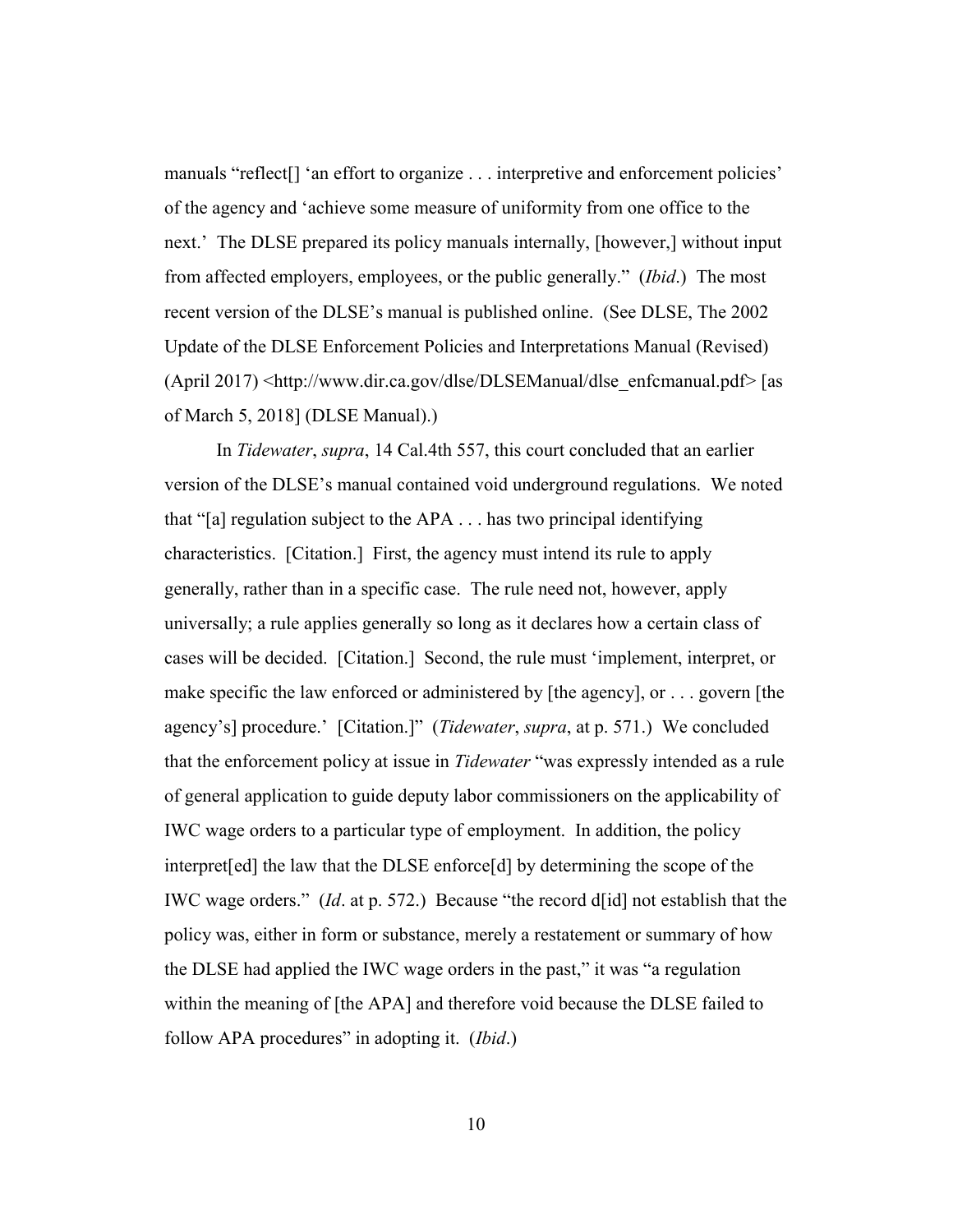In *Tidewater*, we rejected the argument that interpretative regulations are not subject to APA's requirements because they do not fall within the scope of the term "quasi-legislative," a statutory term that defines the reach of the APA.**4** We noted in that regard that "[a] written statement of policy that an agency intends to apply generally, that is unrelated to a specific case, and that predicts how the agency will decide future cases is essentially legislative in nature even if it merely interprets applicable law." (*Tidewater*, *supra*, 14 Cal.4th at pp. 574–575.) Of course, in making that point, we were not intending to eliminate the distinction between quasi-legislative rulemaking, whereby the agency creates new substantive standards under an express delegation of legislative authority, and interpretive rulemaking, whereby an agency clarifies existing substantive standards set forth in some law or regulation that the agency is called upon to administer. (See *Yamaha Corp. of America v. State Bd. of Equalization* (1998) 19 Cal.4th 1, 7–12 [emphasizing that distinction] (*Yamaha*).) Rather, we were making the point that a published enforcement policy that selects among several competing interpretations of the law, that functions, in both intent and practice, as a rule that must be followed prospectively, and that is not announced in the context of resolving a specific case fairly fits within the APA's definition of a "regulation" (Gov. Code,  $\S 11342.600$  [formerly, Gov. Code  $\S 11342$ , subd. (g)]). And the formulation of such a policy constitutes essentially legislative, as opposed to adjudicative, agency action.

We were careful in *Tidewater* to delineate certain limits to our holding. We said: "[I]f an agency prepares a policy manual that is no more than a restatement

<u>.</u>

**<sup>4</sup>** Government Code section 11346 provides that the APA applies to "the exercise of any *quasi-legislative* power conferred by any statute heretofore or hereafter enacted." (Gov. Code, § 11346, subd. (a), italics added.)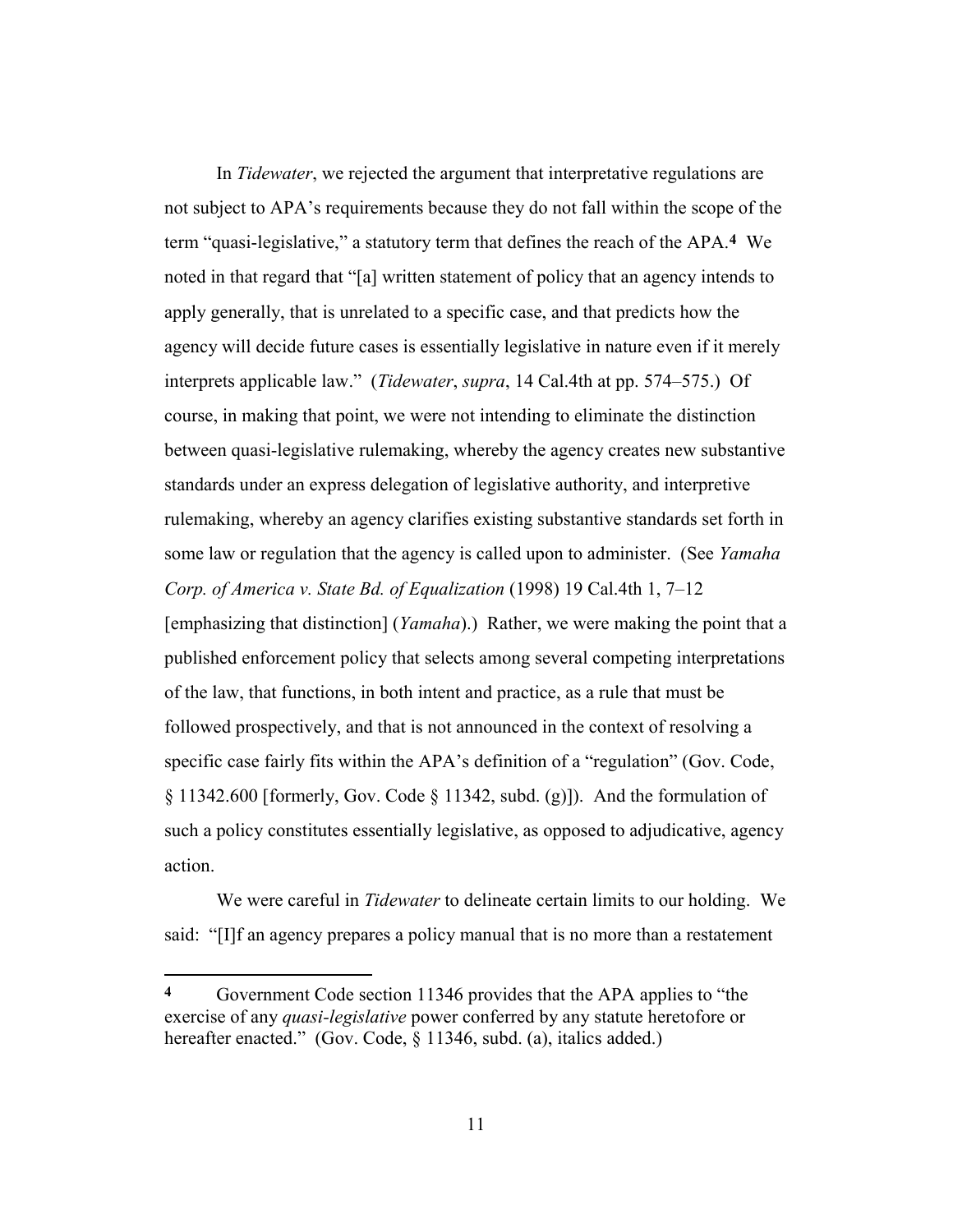or summary, without commentary, of the agency's prior decisions in specific cases and its prior advice letters, the agency is not adopting regulations. [Citation.] A policy manual of this kind would of course be no more binding on the agency in subsequent agency proceedings or on the courts when reviewing agency proceedings than are the decisions and advice letters that it summarizes." (*Tidewater*, *supra*, 14 Cal.4th at p. 571.) But "[i]f an issue is important, then presumably it will come before the agency either in an adjudication or in a request for advice. By publicizing a summary of its decisions and advice letters, the agency can provide some guidance to the public, as well as agency staff, without the necessity of following APA rulemaking procedures." (*Tidewater*, at p. 576.)

We further concluded, however, that when the APA applies, administrative policies that are not adopted in accordance with its requirements are "void" regulations that are "not entitled to any deference." (*Tidewater*, *supra*, 14 Cal.4th at p. 577; see *Reilly v. Superior Court* (2013) 57 Cal.4th 641, 649 [reaffirming *Tidewater*]; *Morning Star Co. v. State Bd. of Equalization* (2006) 38 Cal.4th 324, 340 [same]; *Morillion v. Royal Packing Company*, *supra*, 22 Cal.4th at pp. 581– 582 [same]; *Armistead v. State Personnel Board* (1978) 22 Cal.3d 198, 204 [stating same rule as *Tidewater*]; see also Gov. Code, § 11340.5, subd. (a).) But "void," in this context, does not necessarily mean wrong. If the policy in question is interpretive of some governing statute or regulation, a court should not necessarily reject the agency's interpretation just because the agency failed to follow the APA in adopting that interpretation; rather, the court must consider independently how the governing statute or regulation should be interpreted. "If, when we agreed with an agency's application of a controlling law, we nevertheless rejected that application simply because the agency failed to comply with the APA, then we would undermine the legal force of the controlling law. Under such a rule, an agency could effectively repeal a controlling law simply by reiterating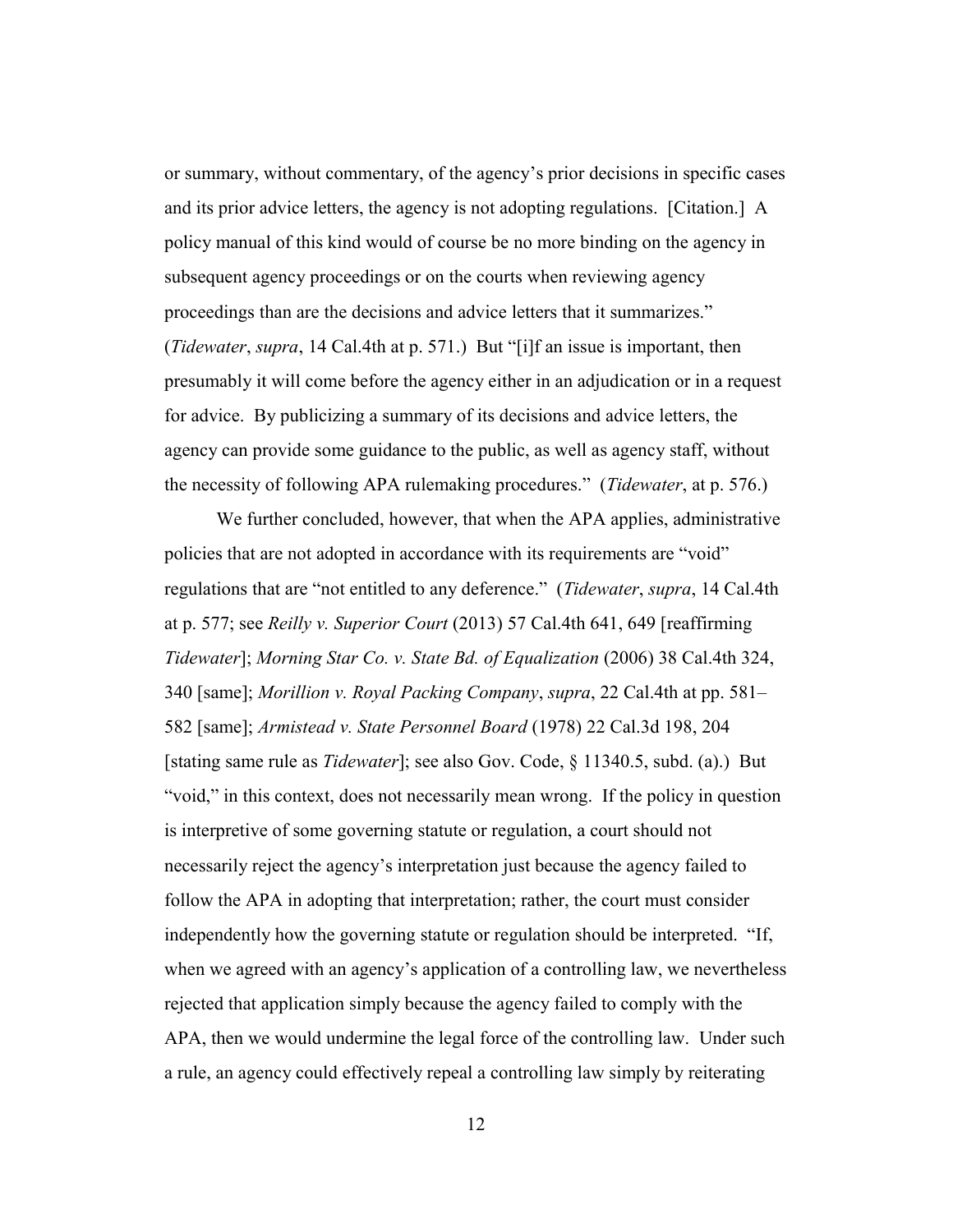all its substantive provisions in improperly adopted regulations. . . . *The DLSE's policy may be void* [if adopted in violation of the APA]*, but the underlying wage orders are* not *void. Courts must enforce those wage orders just as they would if the DLSE had never adopted its policy*." (*Tidewater*, at p. 577, italics added.)

In *Yamaha*, decided just 20 months after *Tidewater*, this court further clarified its *Tidewater* holding. Like *Tidewater*, *Yamaha* considered the effect of an interpretive policy that had many of the characteristics of an administrative regulation, but that had not been adopted in accordance with the APA. This court's opinion explained that, historically, the State Board of Equalization (the Board) had prepared " 'annotations,' " which we described as "summaries of opinions by [the Board's] attorneys of the business tax effects of a wide range of transactions." (*Yamaha*, *supra*, 19 Cal.4th at p. 4.) These annotations were "prompted by actual requests for legal opinions by the Board, its field auditors, and businesses subject to statutes within its jurisdiction." (*Ibid*.) At issue in *Yamaha* was the degree of deference, if any, courts should give the interpretations set forth in the annotations. As digests of opinions written by the Board's legal staff in response to inquiries from concerned individuals and institutions, the annotations were essentially restatements of prior agency decisions and advice letters, and therefore they were *not* regulations. (See *Yamaha*, at p. 15; *Tidewater*, *supra*, 14 Cal.4th at p. 571.) But as "brief statements — often only a sentence or two — purporting to state definitively the tax consequences of specific hypothetical business transactions" (*Yamaha*, at p. 5), the annotations functioned very much like the void underground regulations we considered in *Tidewater*.

In *Yamaha*, we concluded that the annotations were " 'entitled to some consideration by the Court.' " (*Yamaha*, *supra*, 19 Cal.4th at p. 15.) We emphasized that "[c]ourts must . . . independently judge the text of the [governing] statute," but in exercising that independent judgment, courts may "tak[e] into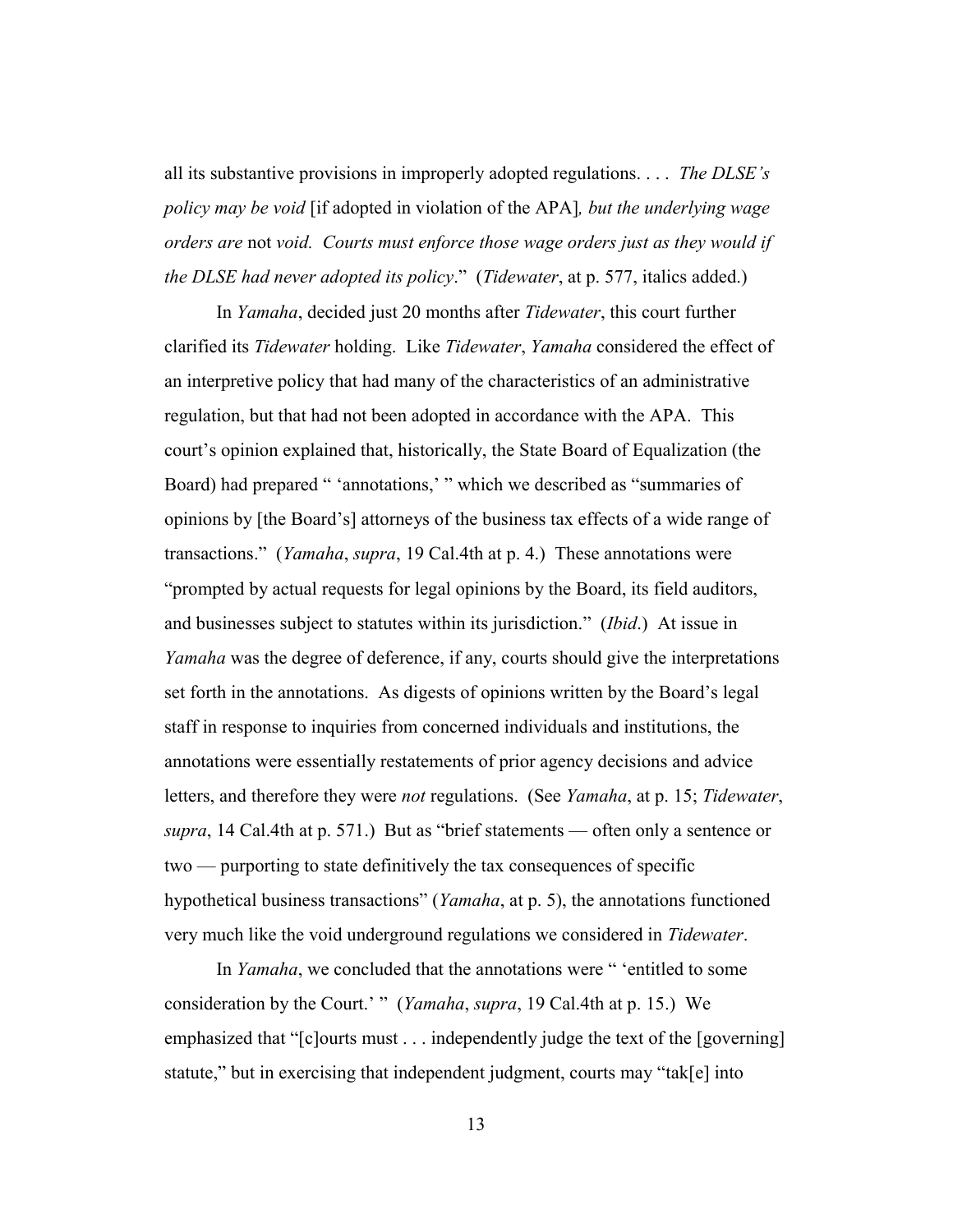account and respect<sup>[]</sup> the agency's interpretation of [the statute's] meaning." whether "embodied in a formal rule or [a] less formal representation." (*Id*. at p. 7.) We characterized the agency's interpretation of the statute as "one among several tools available to the court," saying that "[d]epending on the context, it may be helpful, enlightening, even convincing," or "[i]t may sometimes be of little worth." (*Id*. at pp. 7–8.) What made the agency's interpretation more, rather than less, persuasive was the extent of the agency's "special familiarity" with the problem at issue, and we expressly extended that principle to interpretations that were not adopted in accordance with the APA. (*Id*. at p. 11.) "It is this 'expertise,' expressed as an interpretation (*whether in a regulation or less formally* ..., that is the source of the presumptive value of the agency's views." (*Ibid*., italics added.)

In *Yamaha*, we did not back away from our *Tidewater* holding that interpretations embodied in void underground regulations are "not entitled to any deference." (*Tidewater*, *supra*, 14 Cal.4th at p. 577.) We noted, for example, that when an agency has adopted its interpretation in accordance with the APA, that fact implies "careful consideration by senior agency officials" and "enhance[d] ... accuracy and reliability," which, taken together, "weigh[] in favor of judicial deference." (*Yamaha*, *supra*, 19 Cal.4th at p. 13.) By contrast, we said that an "interpretive bulletin[]" that was not adopted in accordance with the APA was " 'not controlling.' " (*Id*. at p. 14.) We added, however, that such a bulletin does " 'constitute a body of experience and informed judgment to which courts and litigants may properly resort *for guidance*.' " (*Id*. at p. 14, italics added.) In other words, an agency's underground interpretive regulation should not be afforded any special weight or deference, but it is nonetheless something a court may consider, and assuming the court is persuaded that the agency's interpretation is correct, the court may adopt it as its own. Moreover, the persuasiveness of the agency's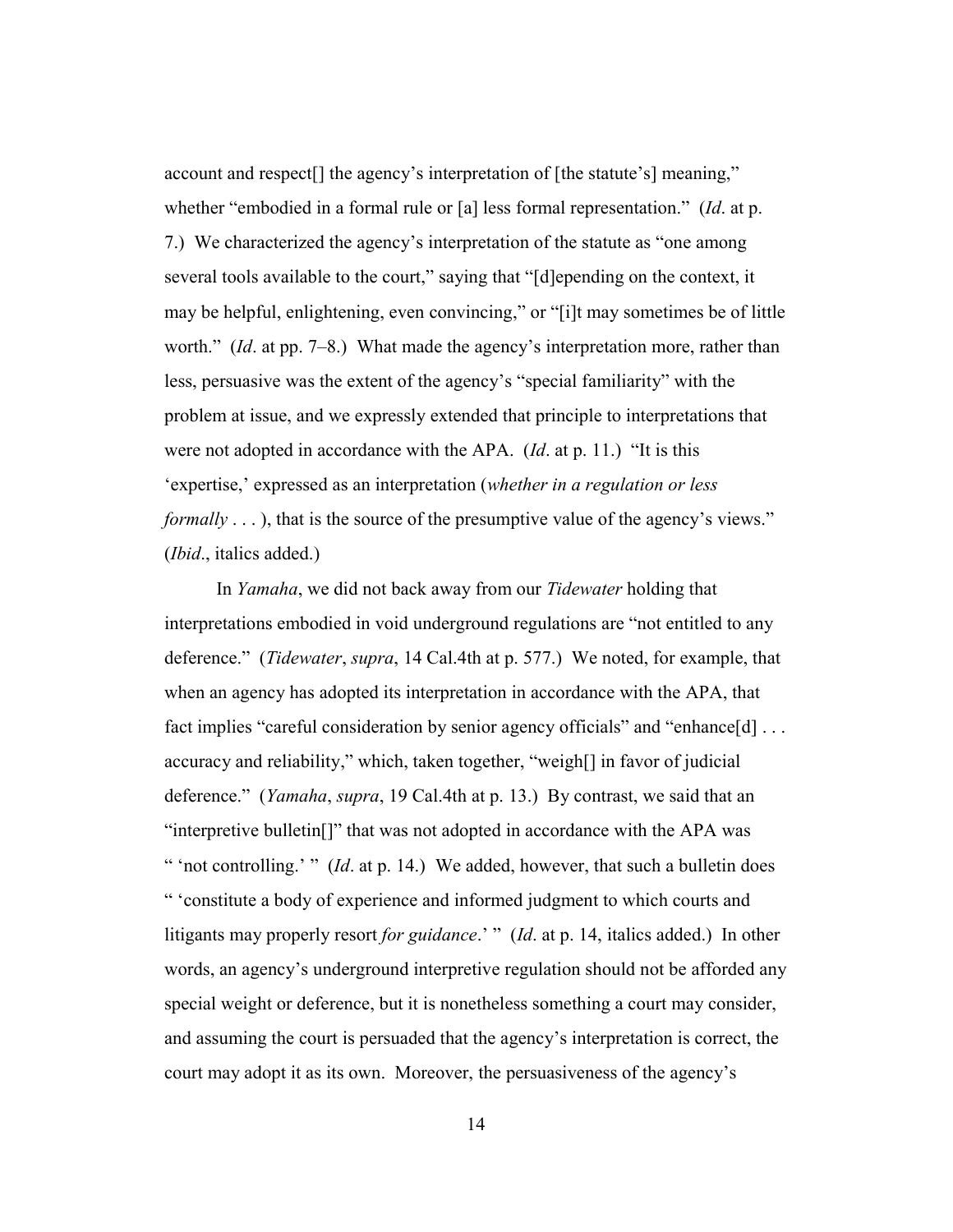interpretation increases in proportion to the expertise and special competence that are reflected therein, including any evidence that the interpretation was carefully considered at the highest policymaking level of the agency. (*Id.* at pp. 11 and 13– 14.)

The DLSE responded to our decisions in *Tidewater* and *Yamaha* by revising the DLSE Manual. Among other things, the DLSE noted in an introductory section to its revised manual that *Tidewater* had permitted agencies to publish enforcement policies without concern for APA compliance so long as those policies are merely restatements or summaries of prior decisions and advice letters. (See DLSE Manual, *supra*, § 1.1.3, p. 1-2.) Accordingly, the DLSE added to its manual, where appropriate, references to prior decisions and advice letters that supported the various enforcement policies the manual set forth. (See *id*. at § 1.1.6.1, p. 1-3.) As *Tidewater* explained, policies that are supported by such decisions and advice letters are entitled to the same degree of judicial deference that the underlying decisions or advice letters would receive (*Tidewater*, *supra*, 14 Cal.4th at p. 571), and when such policies reflect the agency's superior experience, knowledge, and expertise, that deference may be considerable (see *Bell v. Farmers Insurance Exchange*, *supra*, 87 Cal.App.4th at p. 815; *Yamaha*, *supra*, 19 Cal.4th at p. 14).

The DLSE did not, however, repudiate enforcement policies that were not supported by prior decisions or advice letters and that were therefore void underground regulations under our holding in *Tidewater*. The DLSE thus implicitly recognized that even void sections of its manual continued to serve the laudable purposes of promoting agencywide uniformity of decision and notifying the public of the agency's interpretations of the law. (See Asimow, *California Underground Regulations* (1992) 44 Admin. L.Rev. 43 [California law should not discourage agencies from adopting and publicizing interpretations of the laws they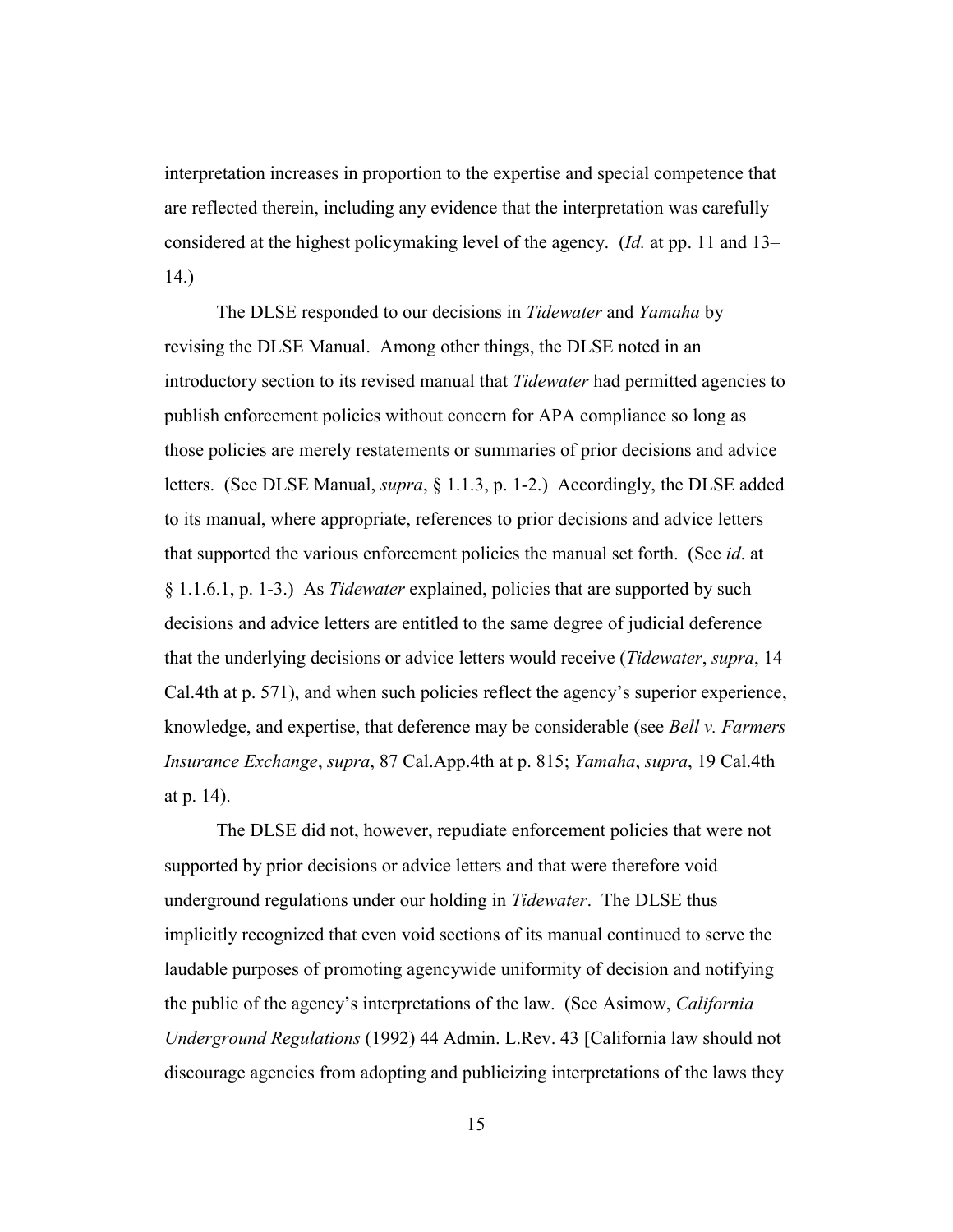administer]; cf. Gov. Code,  $\S$  11340.5, subd. (a) [strictly prohibiting the issuance, use, or enforcement of underground regulations].) Agency interpretations set forth in void underground regulations are not entitled to any special judicial deference (*Tidewater*, *supra*, 14 Cal.4th at pp. 576–577), but they may very well be correct (*id*. at p. 577), and the public benefits from knowing them. Moreover, a court that is exercising its independent judgment should certainly take the agency's interpretation into consideration, having due regard for the agency's expertise and special competence, as well as any reasons the agency may have proffered in support of its interpretation (*Yamaha*, *supra*, 19 Cal.4th at pp. 11 and 14), and if the court is persuaded, it may, of course, adopt the agency's interpretation as its own. Thus, when an agency like the DLSE sets forth an interpretive policy in a void underground regulation, the deference that the agency's interpretation would normally enjoy is absent, but in its place the agency has its power to persuade.

As noted, the DLSE Manual addresses the precise issue we must decide here. We must interpret the requirement that an employer pay an overtime premium for work in excess of eight hours in a day, 40 hours in a week, or for any work at all on a seventh consecutive day. (Lab. Code, § 510; IWC Wage Order No. 1-2001, *supra*, subd. 3 (Cal. Code Regs., tit. 8, § 11010, subd. 3).) According to both Labor Code section 510 and Wage Order No. 1, such work must be compensated at 1.5 times the "regular rate of pay," stepping up to double the "regular rate of pay" if the employee works in excess of 12 hours in a day or in excess of eight hours on a seventh consecutive day of work. (*Ibid*.) For purposes of applying these overtime pay requirements, an employer must factor the perhour value of a flat sum bonus into an employee's regular rate of pay for the relevant pay period, and it is our task here to decide whether, in calculating that per-hour value, the amount of the bonus is divided by (1) the number of hours the employee actually worked during the pay period, *including overtime hours*; (2) the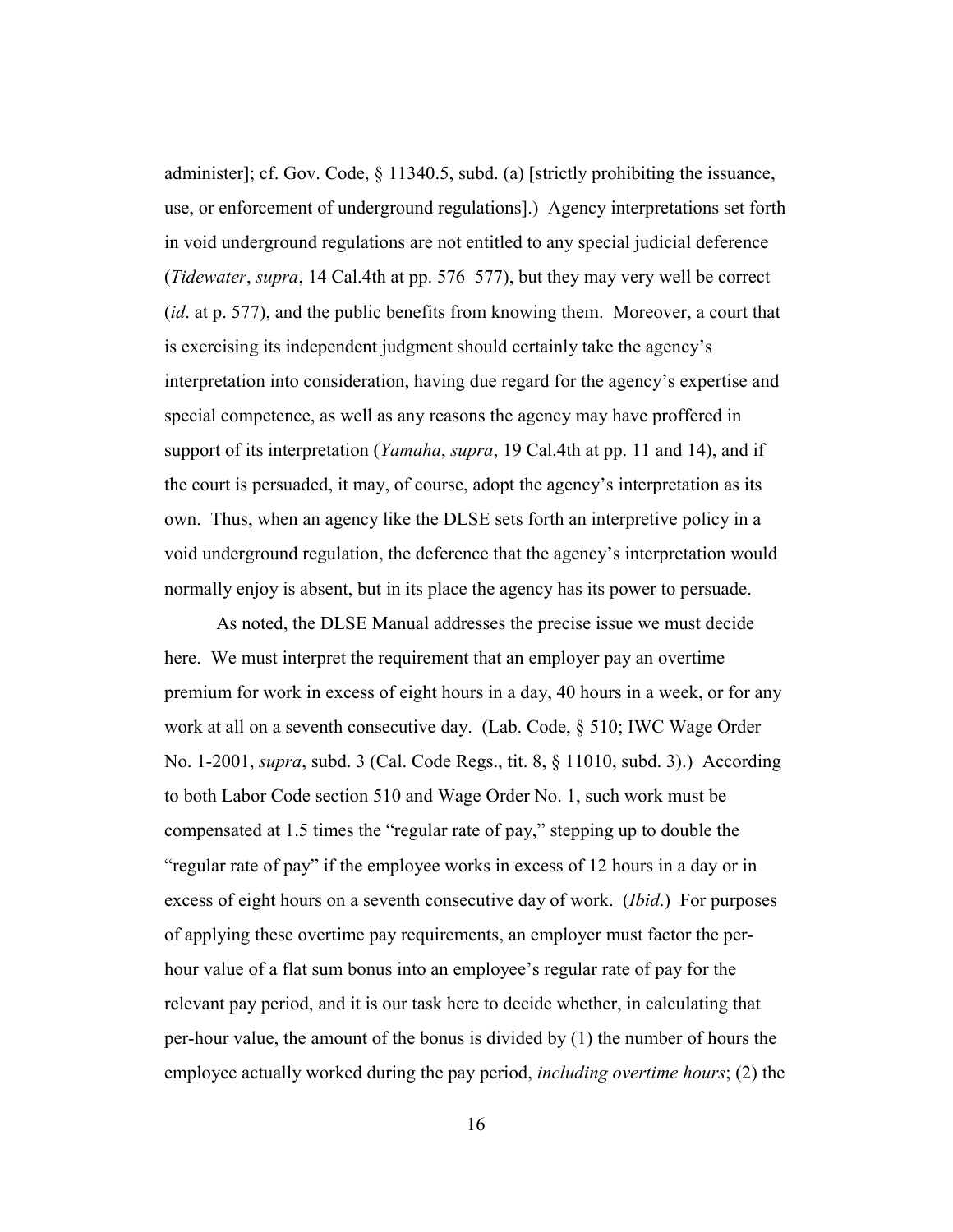number of *nonovertime* hours the employee worked during the pay period; or (3) the number of nonovertime hours that *exist* in the pay period, regardless of the number of hours the employee actually worked.

The DLSE Manual addresses that precise question in section 49.2.4.2, saying: "If the bonus is a flat sum, such as \$300 for continuing to the end of the season, or \$5.00 for each day worked, the regular bonus rate is determined by dividing the bonus by the maximum legal *regular hours worked* during the period to which the bonus applies. This is so because the bonus is not designed to be an incentive for increased production for each hour of work; but, instead is designed to insure that the employee remain in the employ of the employer. . . ." (DLSE Manual, *supra*, §§ 49.2.4.2, p. 49-9, italics added.) Therefore, we must determine whether the foregoing DLSE policy statement is a void underground regulation, as was the DLSE policy statement at issue in *Tidewater*.

The policy satisfies the definition we set forth in *Tidewater* for a regulation that is subject to the APA. It is "intend[ed] . . . to apply generally, rather than in a specific case," and it " 'implement[s], interpret[s], or make[s] specific the law enforced or administered by [the DLSE] . . . .' [Citation.]" (*Tidewater*, *supra*, 14 Cal.4th at p. 571.) Moreover, the policy "predicts how the agency will decide future cases" (*id*. at pp. 574–575), and in that sense, it is intended to influence both the present and future behavior of employers. Finally, the DLSE Manual does not cite any agency decisions or advice letters that support the policy, and it therefore is not merely a restatement or summary of such decisions or advice letters. (*Tidewater*, at p. 571.) Hence, the policy is a regulation, and because, like other portions of the DLSE Manual, it was not adopted in accordance with the APA, it is void. But the DLSE's policy is not necessarily wrong just because it is set forth in a void underground regulation. The policy interprets controlling state law, and that interpretation may be correct.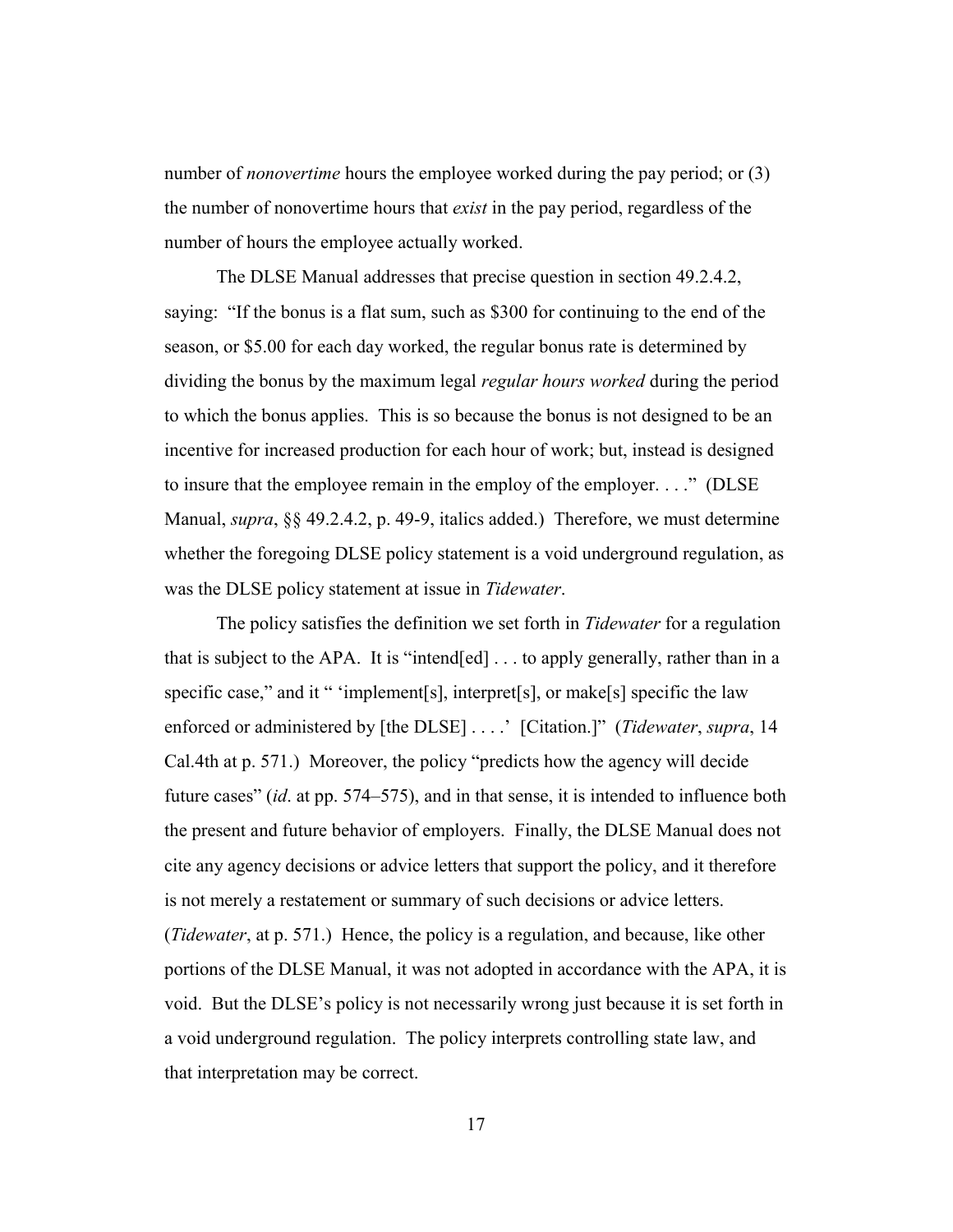The Court of Appeal erred, therefore, in concluding that there was no state law governing the issue we must decide and that federal law, on that account, applied. The Court of Appeal said: "By not regulating overtime pay on bonuses, the state has in effect left to federal regulation computing overtime on bonuses. . . . This court . . . cannot mandate and enforce compliance with plaintiff's proposed formula . . . , when there is no applicable statute or regulation providing for such a formula. . . . [D]efendant's use of the federal formula is lawful because . . . there is no state law or regulation providing an alternative formula. [¶] . . . [*T*]*here is no law or regulation the trial court or this court can construe or enforce . . . other than the applicable federal regulation* . . . ." (Italics added.)

These assertions are simply incorrect. There *is* state law for the courts to construe and enforce; it is Labor Code section 510 and Wage Order No. 1, both of which require the payment of an overtime premium based on an employee's "regular rate of pay." Irrespective of what the DLSE said in its policy manual, it is the court's task to construe how "regular rate of pay" should be calculated in the circumstances presented here. The DLSE's policy statement addressing that question may be a void regulation, but it is a void *interpretive* regulation, and by its very nature, an interpretive regulation does not create law where none previously existed; rather, it clarifies existing law. In other words, even if the DLSE's policy statement is void, the law it attempted to clarify (i.e., Lab. Code, § 510 and IWC Wage Order No. 1-2001) continues to govern, and it continues to call for interpretation.

Moreover, as discussed, reviewing courts are not obligated to reject the interpretation set forth in the DLSE's void regulation. As an underground regulation, the DLSE's policy is not entitled to any special deference (*Tidewater*, *supra*, 14 Cal.4th at pp. 576–577), but the interpretation embodied in that policy may still be valid. Therefore, so long as we exercise our independent judgment,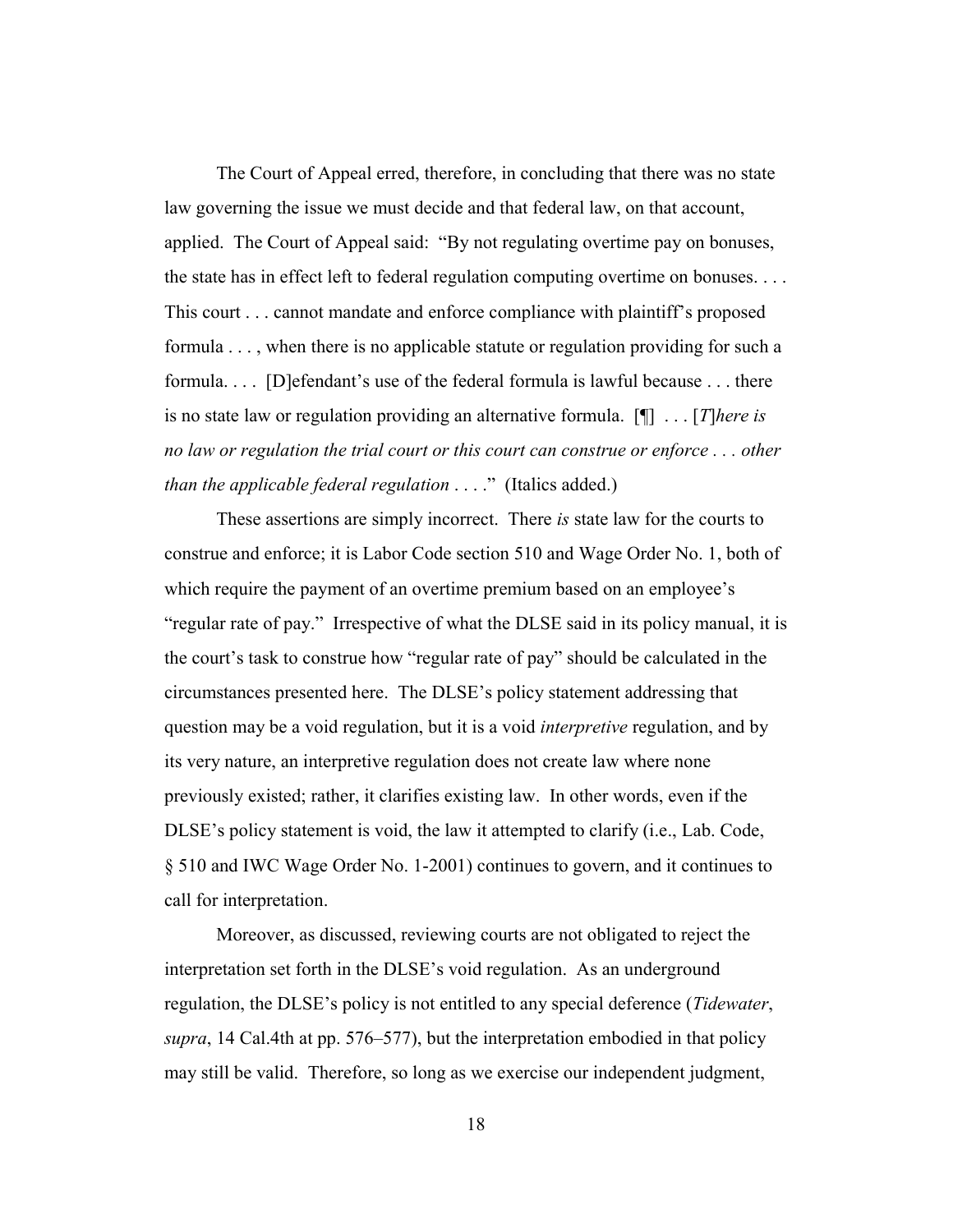we may consider the DLSE's interpretation and the reasons the DLSE proffered in support of it, and we may adopt the DLSE's interpretation as our own if we are persuaded that it is correct. (*Tidewater*, at p. 577.) And, in doing so, we may take into consideration the DLSE's expertise and special competence, as well as the fact that the DLSE Manual is a formal compilation that evidences considerable deliberation at the highest policymaking level of the agency. (*Yamaha*, *supra*, 19 Cal.4th at pp. 11 and 13–14.) We turn therefore to the question of how a flat sum bonus should be factored into an employee's regular rate of pay for purposes of applying the state's overtime pay laws.**5**

#### **III.**

Two overarching interpretive principles guide our analysis. First, the obligation to pay premium pay for overtime work reflects a state policy favoring an eight-hour workday and a six-day 40-hour workweek, and discouraging employers from imposing work in excess of those limits. (See *Skyline Homes*, *supra*, 165 Cal.App.3d at p. 254; *Industrial Welfare Com. v. Superior Court*, *supra*, 27 Cal.3d at pp. 701–702.)**6** Second, the state's labor laws are to be <u>.</u>

*(footnote continued on next page)*

**<sup>5</sup>** We limit our decision to flat sum bonuses comparable to the attendance bonus at issue here. Other types of nonhourly compensation, such as a production or piecework bonus or a commission, may increase in size in rough proportion to the number of hours worked, including overtime hours, and therefore a different analysis may be warranted, as is discussed further below.

**<sup>6</sup>** In the main text, we refer to the state policy discouraging employers from *imposing* overtime work. We recognize, of course, that some employees *desire* overtime work, often because it is compensated at a premium rate. We do not intend our opinion to bar employees from choosing to work overtime when such opportunities are made available. Nonetheless, state policy clearly favors the eight-hour workday and the 40-hour workweek, doing so by requiring employers to pay premium wages for work in excess of those limits, thereby creating an incentive for employers to hire additional workers rather than to increase the hours of existing workers. In other words, the state's policy is not focused solely on ensuring adequate compensation for workers; rather, it is also focused on making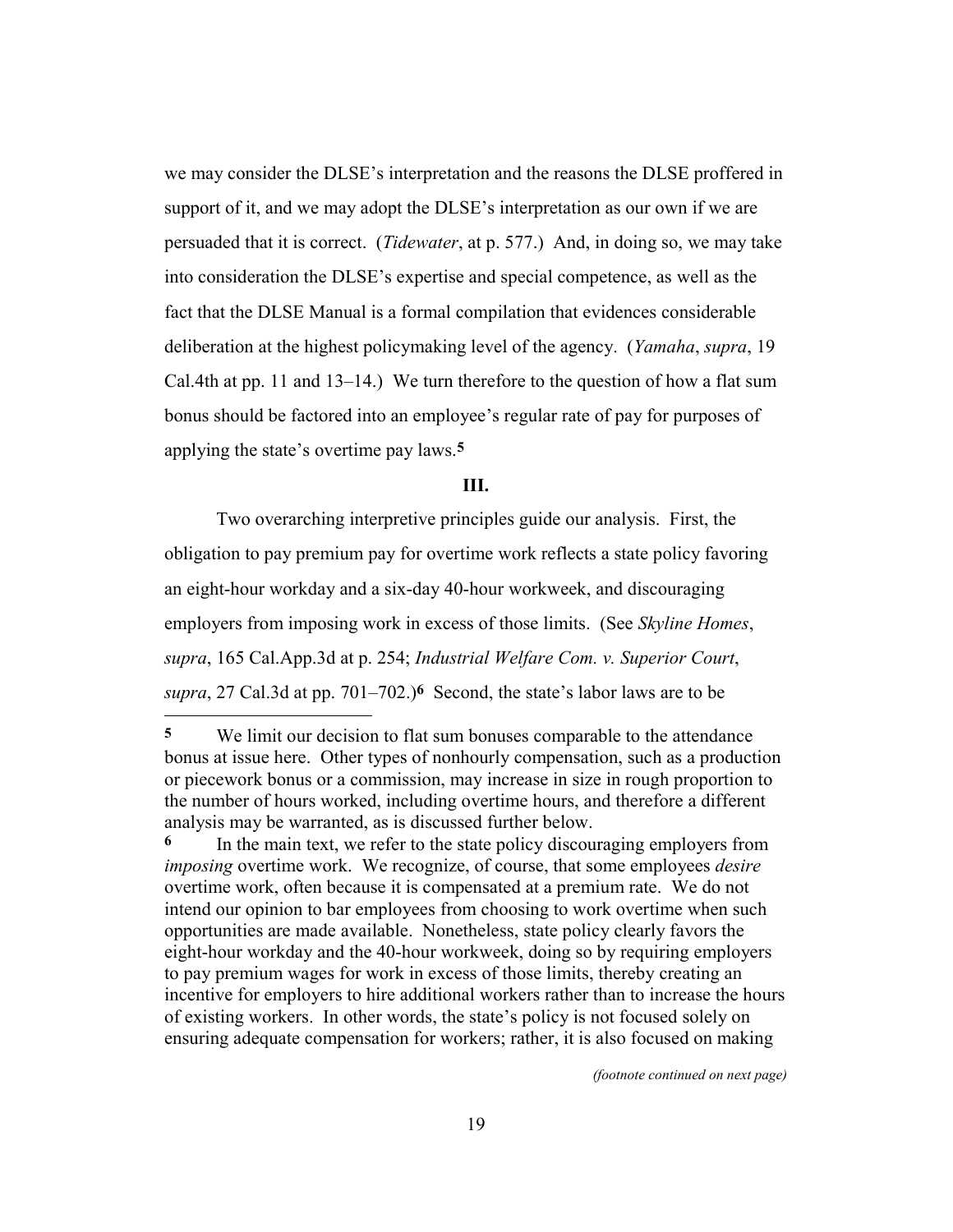liberally construed in favor of worker protection. (See, e.g., *Mendoza v. Nordstrom, Inc.* (2017) 2 Cal.5th 1074, 1087; *Brinker Restaurant Corp. v. Superior Court*, *supra*, 53 Cal.4th at pp. 1026–1027; *Industrial Welfare Com. v. Superior Court*, *supra*, 27 Cal.3d at p. 702.) Therefore, in deciding how to factor a flat sum bonus into an employee's overtime pay rate, we are obligated to prefer an interpretation that discourages employers from imposing overtime work and that favors the protection of the employee's interests.

Under Labor Code section 510 and the IWC wage orders, an employee's overtime pay rate is a multiple of his or her "regular rate of pay." Hence, a flat sum bonus must be expressed as a per-hour value if it is to affect the overtime pay rate. In other words, for the limited purpose of calculating the overtime pay rate, a flat sum bonus must be *treated as if* it were earned on a per-hour basis throughout the relevant pay period, augmenting the employee's other hourly wages. Significantly, however, the weekend attendance bonus at issue here is payable even if the employee works no overtime at all during the relevant pay period. It follows, then, that the bonus is properly treated as if it were fully earned by only

#### *(footnote continued from previous page)*

<u>.</u>

the eight-hour workday and the 40-hour workweek the norm, and making overtime work the exception. This point is reflected, for example, in the uncodified provisions of the Eight-Hour-Day Restoration and Workplace Flexibility Act of 1999, which state: "The eight-hour workday is the mainstay of protection for California's working people"; "[n]umerous studies have linked long work hours to increased rates of accident and injury"; "[f]amily life suffers when either or both parents are kept away from home for an extended period of time on a daily basis"; and "the Legislature . . . reaffirms the state's unwavering commitment to upholding the eight-hour workday as a fundamental protection for working people." (Stats. 1999, ch. 134, § 2, p. 1820.)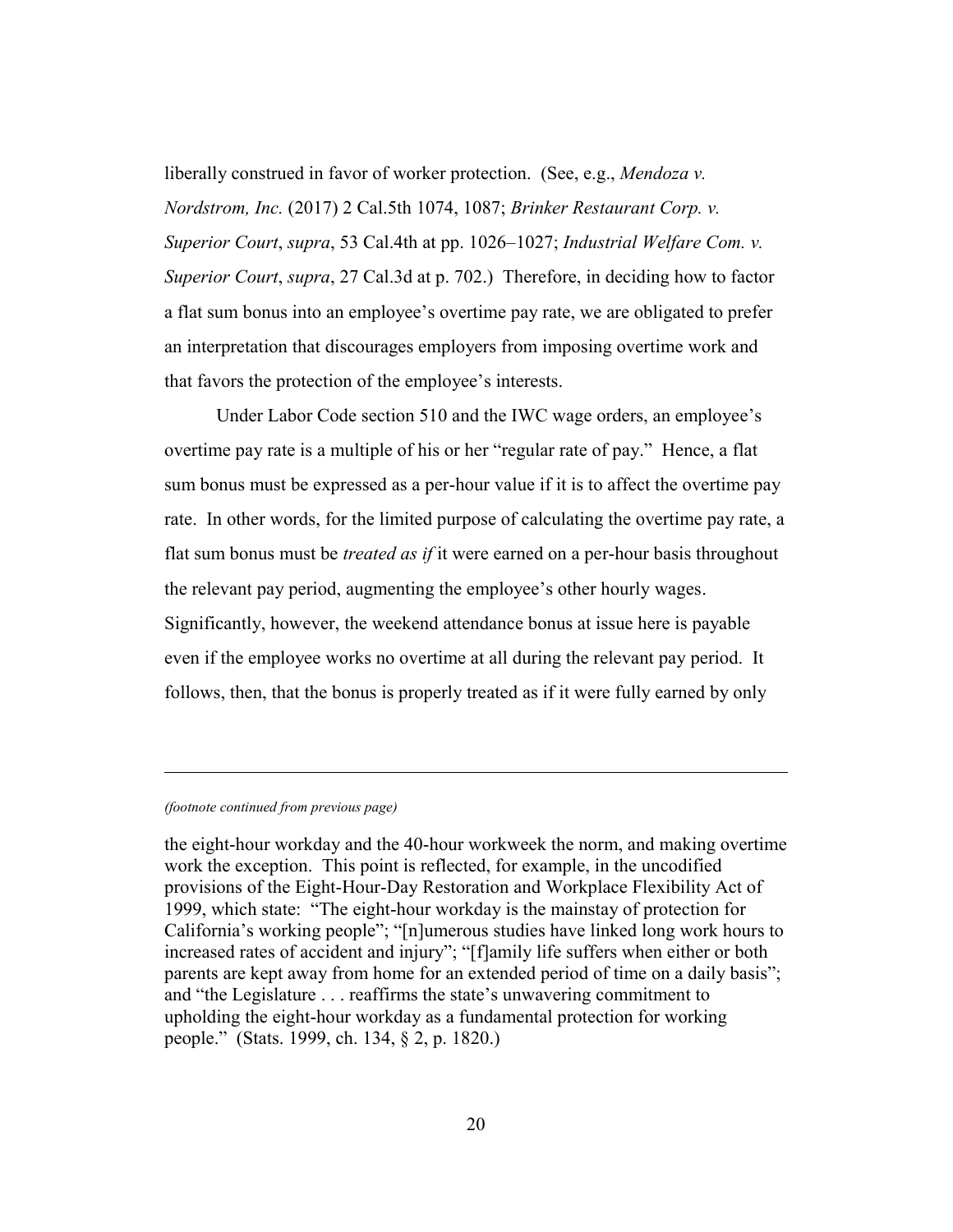the *nonovertime* hours in the pay period, and therefore only *nonovertime* hours should be considered when calculating the bonus's per-hour value.

The foregoing point finds support in the plain meaning of the phrase "regular rate of pay." As noted, an employee's regular rate of pay changes from pay period to pay period depending on whether the employee has earned shift differential premiums or nonhourly compensation. Therefore, the word "regular" in this context does not mean "constant." Furthermore, Labor Code section 510 and the IWC wage orders define the *overtime* rate of pay as a multiple of the *regular* rate of pay, thus juxtaposing what is "overtime" and what is "regular." It follows, then, that the word "regular" in the phrase "regular rate of pay" refers to "regular-time" (i.e., nonovertime). (Cf. Lab. Code, § 515, subd. (d)(2) [arguably using the word "regular" synonymously with the word "nonovertime"].) That interpretation implies that when nonhourly compensation is factored into an employee's "regular rate of pay," only nonovertime hours should be considered.

That indeed was the holding of the Court of Appeal in *Skyline Homes*, *supra*, 165 Cal.App.3d 239, which this court expressly approved in *Ramirez v. Yosemite Water Co., Inc.* (1999) 20 Cal.4th 785, 795. In *Skyline Homes*, the Court of Appeal was asked to decide how, under state law, to calculate overtime pay when an employee is paid a fixed weekly salary and has a "fluctuating workweek," meaning hours that vary from week to week. (*Skyline Homes*, *supra*, 165 Cal.App.3d at p. 243.) More specifically, the question was whether, when calculating regular rate of pay, the employee's weekly salary should be divided by all the hours he or she worked during the relevant workweek, including overtime hours, or whether it should be divided by only the nonovertime hours worked during the workweek.

Relying on federal regulations that interpret federal law, the employer in *Skyline Homes* argued that an employee's weekly salary constituted base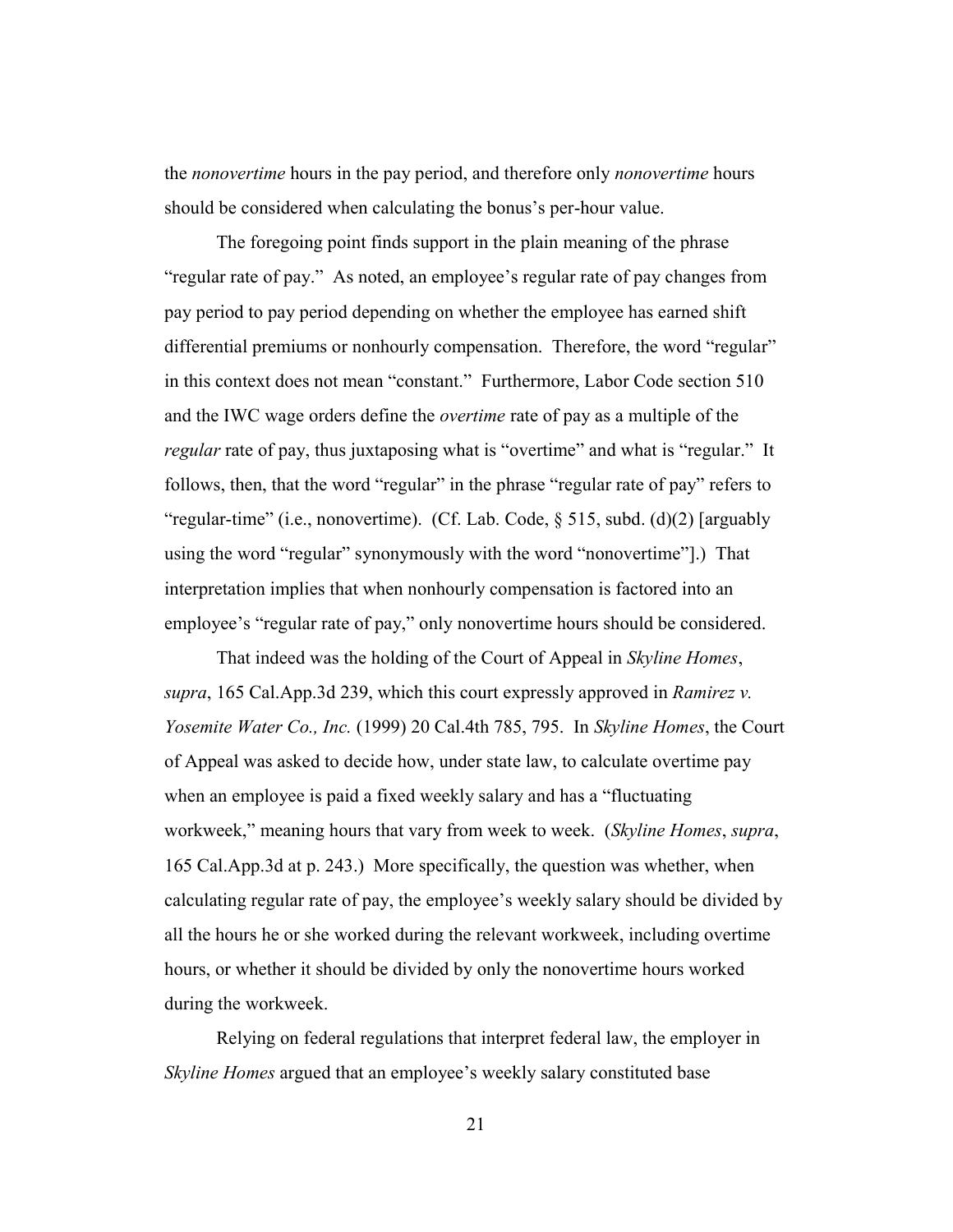compensation for all the hours worked during the week, including overtime hours, and therefore if an employee worked overtime, only the 50 percent overtime premium needed to be added. The employer therefore divided the weekly salary by the total number of hours worked during the week, including overtime hours, thus determining a regular rate of pay for the employee, and the employer then divided that regular rate in half and multiplied the result by the number of overtime hours to determine the amount of the 50 percent overtime premium that was owed. Significantly, because the employee's weekly salary was fixed, his or her regular rate of pay decreased, under the employer's method, as the number of overtime hours increased. (See *Skyline Homes*, *supra*, 165 Cal.App.3d at pp. 245– 246.)

Two employees challenged the employer's method of calculating overtime compensation, and the DLSE upheld their claim. These employees argued that their weekly salaries were compensation only for the *nonovertime* hours that they worked, and therefore that the employer needed to pay both overtime base compensation and overtime premium to fully compensate them for the overtime hours that they worked. These employees further asserted that the employer should divide an employee's weekly salary by 40 (the number of *nonovertime* hours in a workweek) to determine the employee's regular rate of pay, and that the employer should then multiply that regular rate of pay by 1.5 and by the number of overtime hours to determine the amount of overtime compensation that was due. (See *Skyline Homes*, *supra*, 165 Cal.App.3d at pp. 245–246.)

The Court of Appeal in *Skyline Homes* rejected the employer's method, agreeing with the employees that the regular rate of pay should be determined by dividing the weekly salary by the number of nonovertime hours. The court reasoned that the weekly salary was intended as compensation for the regular 40 hour workweek; it was not intended as compensation for time worked in excess of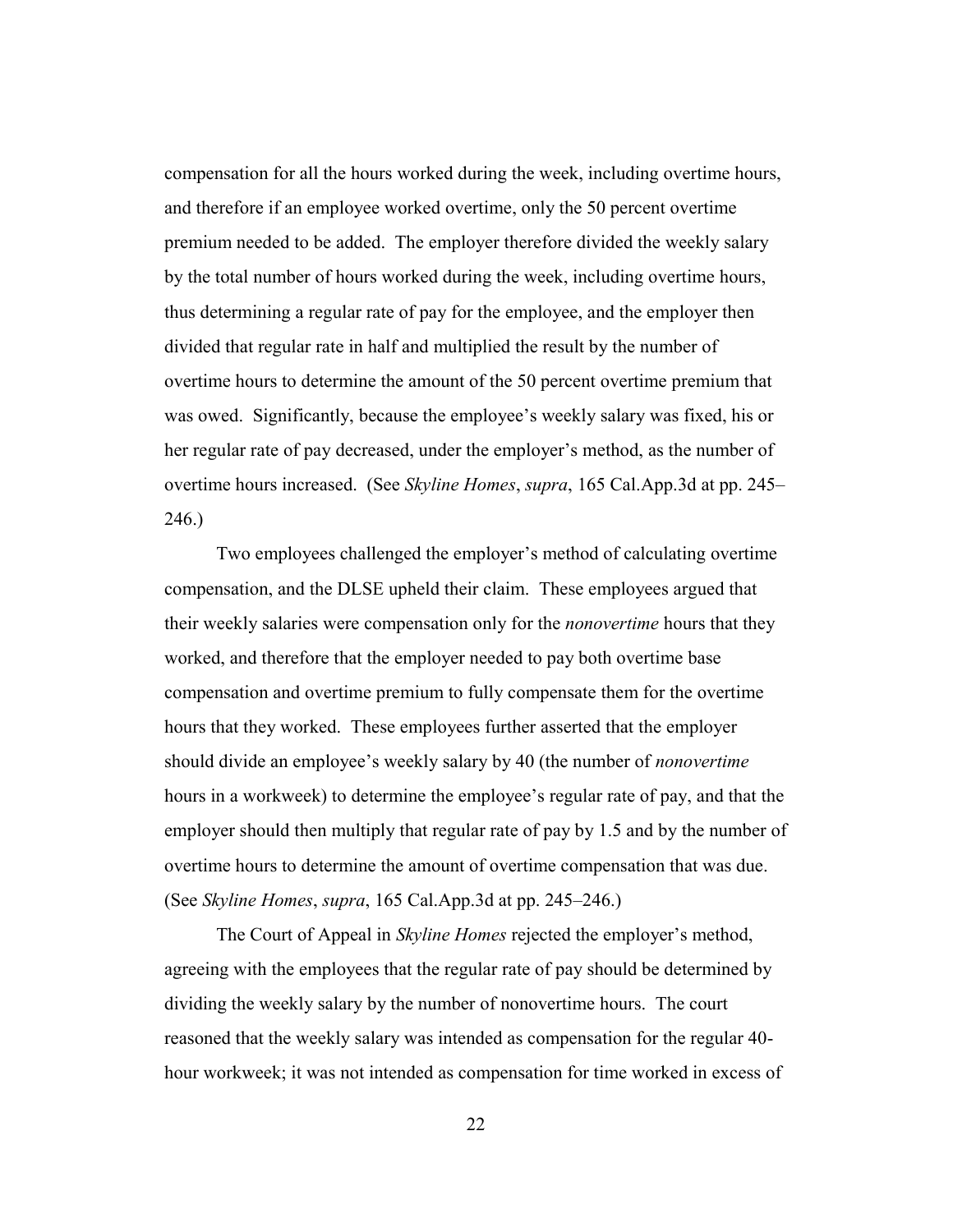40 hours in a week. Therefore, the weekly salary divided by the number of nonovertime hours yielded the employee's regular rate of pay, which then needed to be multiplied by 1.5, not by 0.5, because the employer owed both overtime base compensation and overtime premium. The resulting overtime pay rate (i.e., 1.5 times the employee's regular rate of pay) next needed to be multiplied by the number of overtime hours to get the amount of overtime compensation that was due. (*Skyline Homes*, *supra*, 165 Cal.App.3d at 250.)

The court expressly disagreed with the employer's argument that the IWC had modeled state law on federal law, and that therefore the IWC intended to adopt the federal interpretation of how regular rate of pay should be calculated. The court noted in this respect that the state's wage order was more protective of workers than was the federal law, and that the purpose of state law was to discourage overtime in any *day*, not just in any week. The employer's method, under which the worker's regular rate of pay decreased as the number of overtime hours increased, did not fulfill that purpose. (*Skyline Homes*, *supra*, 165 Cal.App.3d at pp. 247–249.) As noted, this court in *Ramirez v. Yosemite Water Co., Inc.*, *supra*, 20 Cal.4th at page 795, expressly approved the foregoing holding of *Skyline Homes*.**7**

**<sup>7</sup>** *Skyline Homes* also relied, in part, on a DLSE enforcement policy that supported the employees' method of calculating overtime. The court gave that policy "great weight," saying that "unless it is clearly unreasonable, it will be upheld." (*Skyline Homes*, *supra*, 165 Cal.App.3d at p. 249.) The court expressly *rejected* the argument that the DLSE's policy was void for not having been adopted in accordance with the APA. (*Skyline Homes*, at p. 253.) The latter holding of *Skyline Homes* was disapproved by this court in *Tidewater*, but *Tidewater* did not otherwise reject any of the reasoning of *Skyline Homes* (*Tidewater*, *supra*, 14 Cal.4th at p. 573), and, as noted, this court expressly approved the broader holding of *Skyline Homes* in *Ramirez v. Yosemite Water Co., Inc.*, *supra*, 20 Cal.4th at page 795.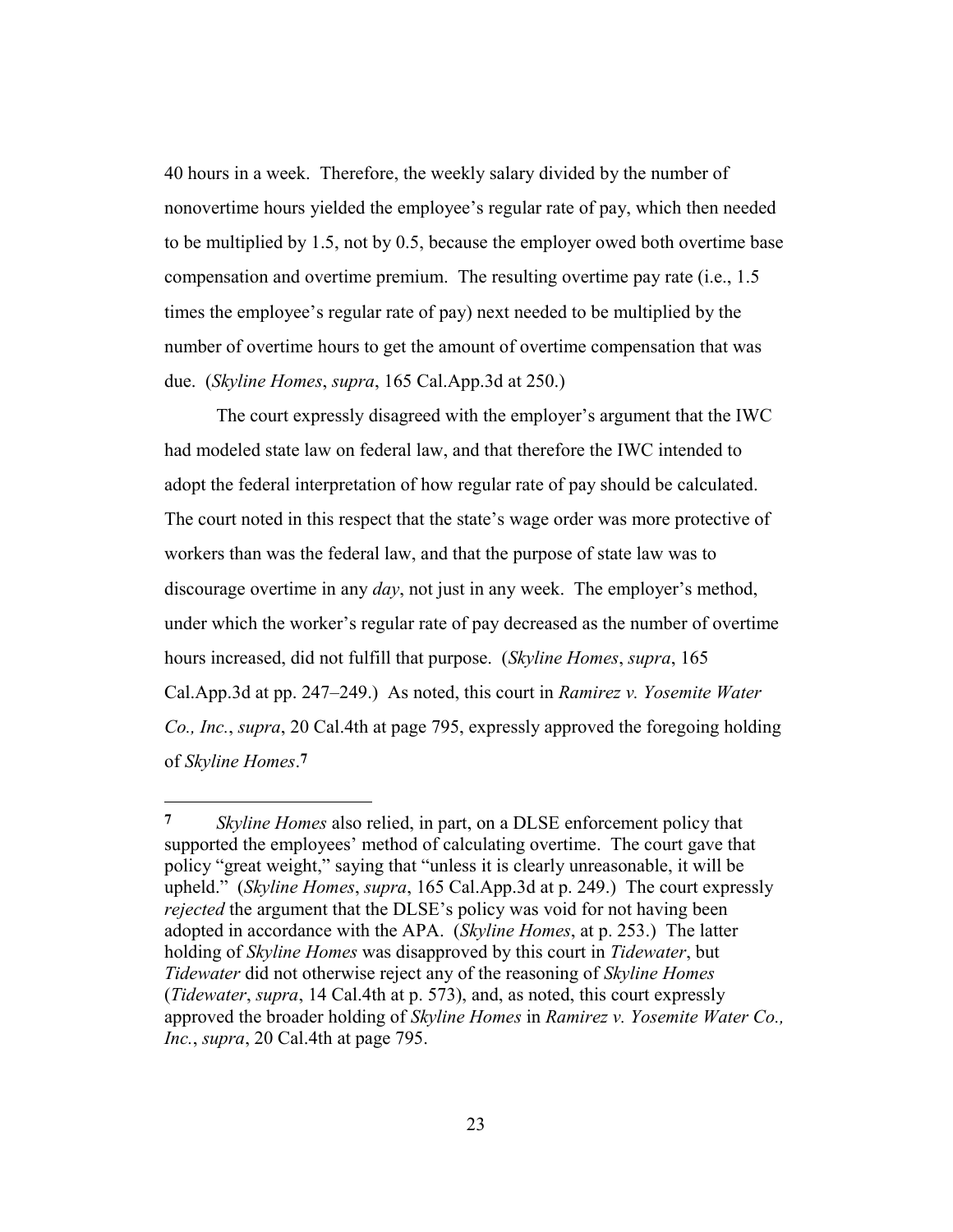Moreover, after *Skyline Homes* was decided, its formula for calculating the regular rate of pay in the case of a fluctuating workweek with a fixed weekly salary was codified as Labor Code section 515, subdivision (d). That subdivision provides: "(1) For the purpose of computing the overtime rate of compensation required to be paid to a nonexempt full-time salaried employee, the employee's *regular hourly rate shall be 1/40th of the employee's weekly salary*. [¶] (2) Payment of a fixed salary to a nonexempt employee shall be deemed to provide compensation *only for the employee's regular, nonovertime hours*, notwithstanding any private agreement to the contrary." (Italics added.)**8** Thus, the Legislature expressly endorsed the principle that flat sum nonhourly compensation should be factored into an employee's regular rate of pay by dividing the flat sum by the number of *nonovertime* hours that exist in the relevant period, and that the flat sum compensates the worker for only nonovertime hours worked. In light of the Legislature's clear endorsement of the Court of Appeal's holding in *Skyline Homes*, we conclude that the reasoning of *Skyline Homes* should be applied here.

*Skyline Homes* is, however, ambiguous in one respect. It is not clear from the opinion whether the divisor for purposes of calculating the per-hour value of a weekly salary should be the number of nonovertime hours *actually worked* by the employee in the workweek in question, even if that number is less than 40, or whether it should be 40 (i.e., the number of nonovertime hours *that exist* in a workweek). In codifying the holding of *Skyline Homes*, the Legislature adopted

<u>.</u>

**<sup>8</sup>** Section 515, subdivision (d)(1) was added to the Labor Code as part of the Eight-Hour-Day Restoration and Workplace Flexibility Act of 1999. (Stats. 1999, ch. 134, § 9, p. 1824.) Subdivision (d)(2) was added in 2012. (Stats. 2012, ch. 820, § 2.)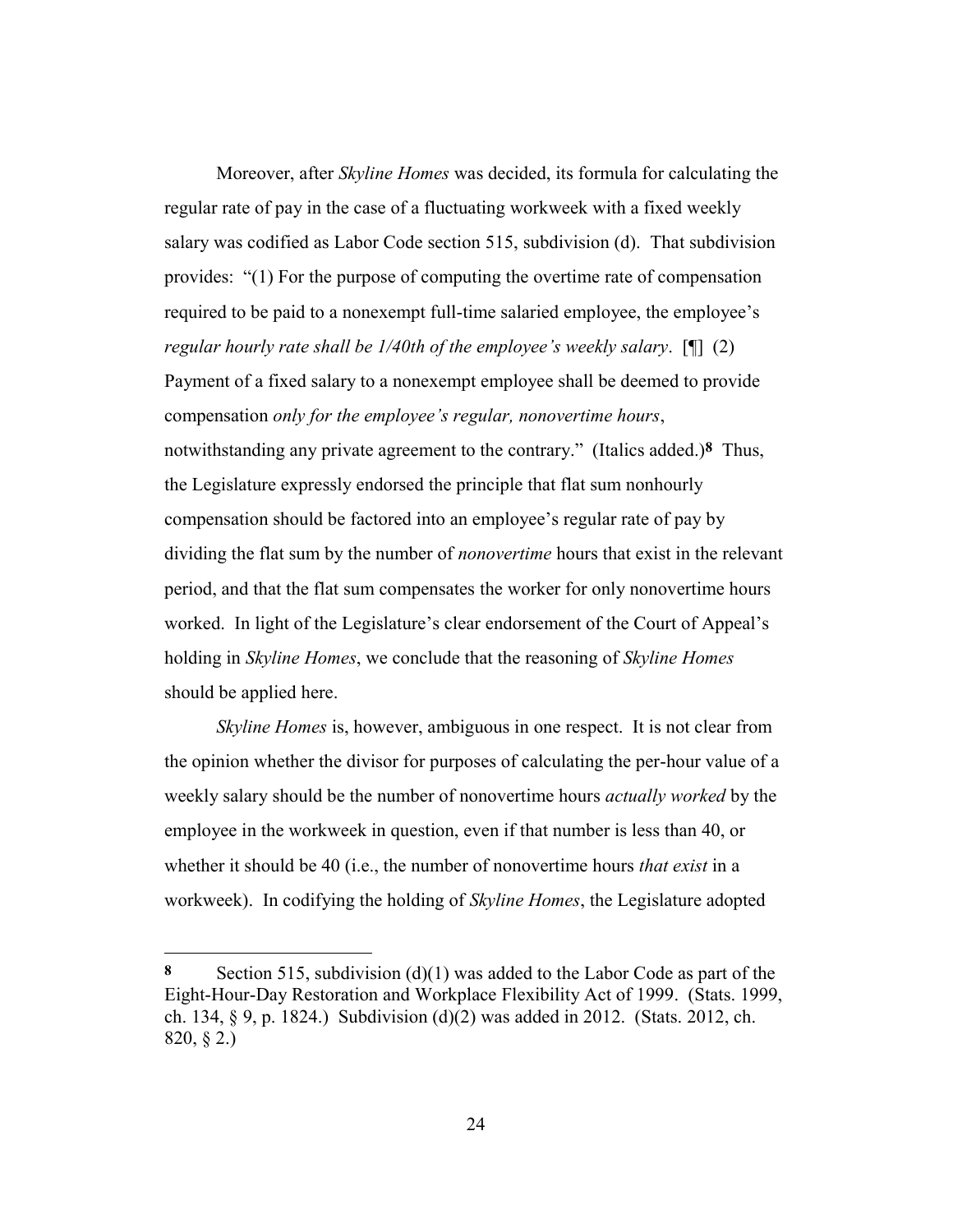the latter rule. (Lab. Code,  $\S$  515, subd. (d)(1) ["the employee's regular hourly rate shall be 1/40th of the employee's weekly salary"].) But the opinion in *Skyline Homes* is less clear.

In two places, the opinion refers to a divisor of "*no more* than 40" (*Skyline Homes*, *supra*, 165 Cal.App.3d at p. 245, italics added), thus implying that if an employee works *fewer* than 40 hours in a week (but still works overtime on some days), the divisor for calculating the per-hour value of the weekly salary should be the number of nonovertime hours *actually worked* in the workweek in question. (Cf. *id*. at p. 254 [discussing a possible divisor of 39 hours, but not expressly approving it].) By contrast, in discussion of a hypothetical example that appears on pages 248 to 249 of the *Skyline Homes* opinion, the court consistently used a divisor of 40 even though the employee in the hypothetical worked only 32 nonovertime hours in one of the two weeks discussed. It might be that the court's use of 40 as the divisor in this hypothetical was intended to reflect an unstated holding of the court, or it might be that it was merely an inadvertent error.**9**

As noted, the Legislature, in codifying the holding of *Skyline Homes*, adopted 40 as the divisor for all cases (Lab. Code,  $\S$  515, subd. (d)(1)), but where,

**<sup>9</sup>** In this respect, it is worth noting that the court made a minor calculation error in its hypothetical, applying an overtime pay rate of \$3.12 instead of \$13.12 when calculating the total overtime pay for seven hours of overtime. (*Id*. at p. 248 ["The time and a half rate would be \$13.12 . . . ."]; *id*. at p. 249 ["[T]he employee would be entitled to . . . 7 hours at time and one-half or a total of \$21.84 in overtime"; note: \$21.84 is seven times \$3.12, not seven times \$13.12].) That minor calculation error suggests that the court may not have been attentive to detail in analyzing its hypothetical, which supports the argument that the court's use of the divisor of 40 in the hypothetical may *also* have been error, and that the court intended the divisor to be the number of nonovertime hours actually worked, as is implied by its use of the phrase "*no more* than 40" (*id*. at p. 245, italics added).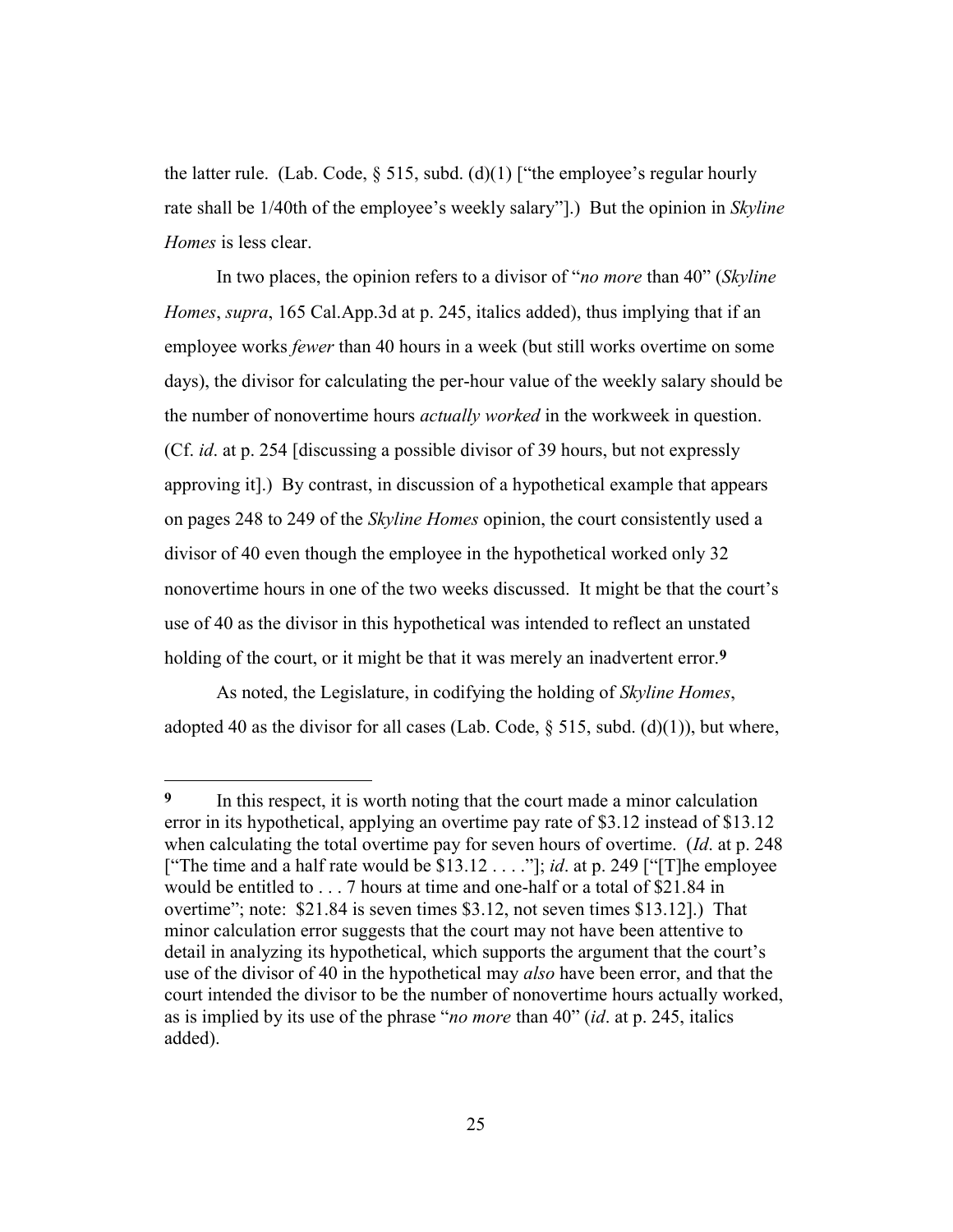as here, the issue involves a flat sum bonus for weekend work, not a weekly salary, there are strong reasons supporting the alternative rule — that is, that the divisor should be the number of nonovertime hours actually worked. Consider, for example, the case of an employee who earns \$15 per hour and who works *only on Saturdays*. Most weeks, this employee works just eight hours, but some weeks he is asked to stay late, and he earns overtime pay. And, like every other Saturday employee, he earns a \$15 attendance bonus by completing his weekend work shift, thus earning an extra \$30 in each two-week pay period. If, when calculating this part-time employee's overtime pay rate, his employer were to divide the amount of the \$30 bonus by 80 hours (i.e., the number of nonovertime hours *that exist* in the two-week pay period), then this employee would have good reason to object. He continues in his employment, rather than looking for an alternative job, because the job pays him \$270 for two days' work ( $[16$  hours x \$15/hour] + a \$30 bonus), and he considers that amount to be fair compensation. From his perspective, then, his regular rate of pay is \$16.875 per hour. On what basis — he would ask — can his employer divide his \$30 bonus by 80 hours, as if he were an ordinary full-time employee, thus sharply diluting his regular rate of pay and his overtime pay rate? For him, the per-hour value of the \$30 bonus is \$1.875, but his employer treats it as if it were a fifth of that amount.

We can discern no basis for holding that the per-hour value of a flat sum bonus should be calculated as if a part-time employee were actually working a full-time schedule, thus dramatically reducing the overtime pay rates of part-time employees in California. Such a rule would contradict the principle that our state's labor laws must be liberally construed in favor of worker protection. (See, e.g., *Mendoza v. Nordstrom, Inc.*, *supra*, 2 Cal.5th at p. 1087; *Brinker Restaurant Corp. v. Superior Court*, *supra*, 53 Cal.4th at pp. 1026–1027.) Nor would we be furthering this state's policy of discouraging the imposition of overtime work (see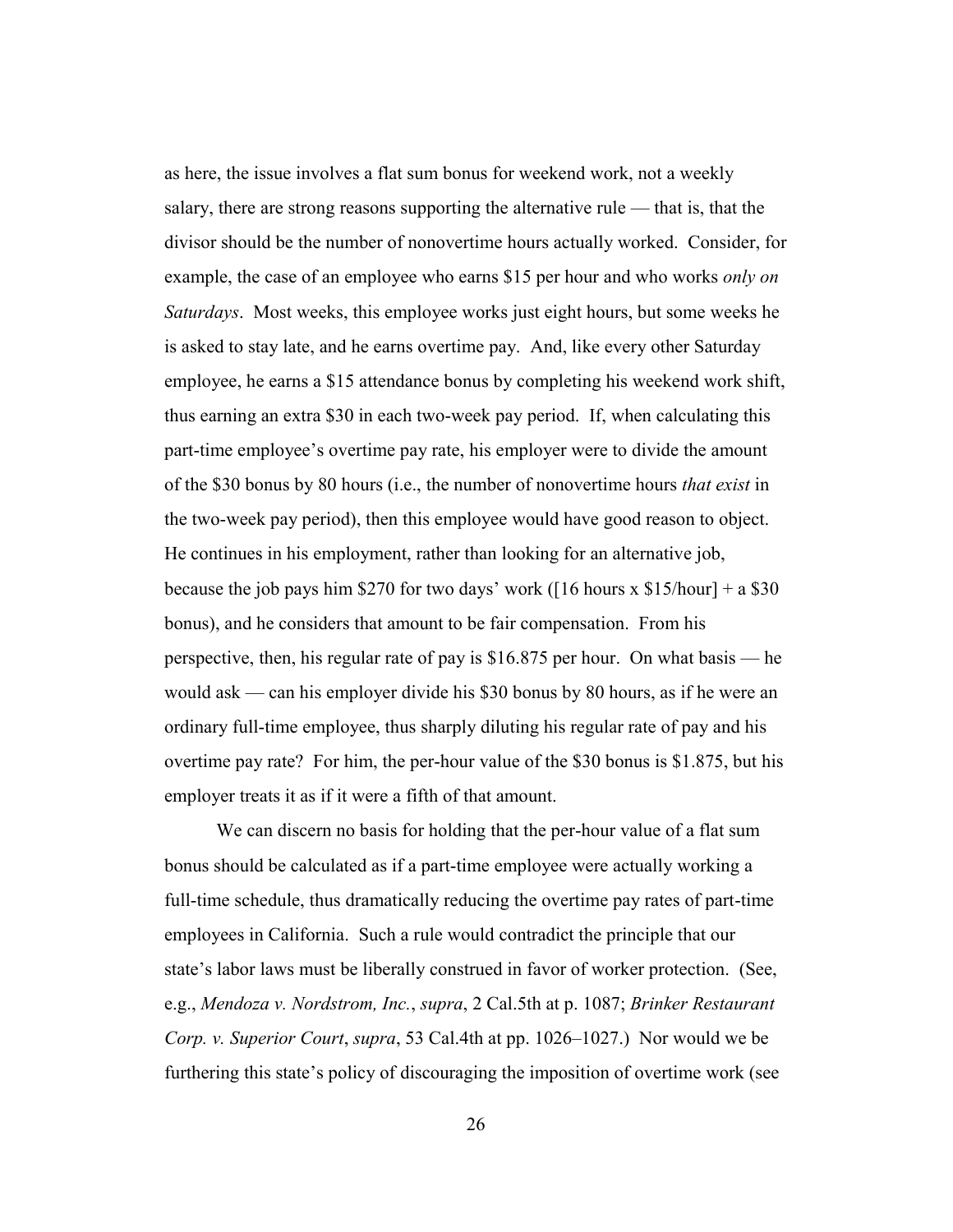*Skyline Homes*, *supra*, 165 Cal.App.3d at p. 254; *Industrial Welfare Com. v. Superior Court*, *supra*, 27 Cal.3d at pp. 701–702) if we were to permit employers to dilute the value of the flat sum bonuses that their part-time employees earned, fictionally treating those bonuses as if the part-time employees were working fulltime schedules.

It is true that under this interpretation, the per-hour value of a flat sum bonus will be lower for a full-time employee than for a part-time employee, but that disparity is simply in the nature of what a flat sum bonus is. If both the parttime and the full-time employees do the work that is required to earn the bonus, then both are entitled to receive the bonus, and all other things being equal, the bonus will necessarily make up a larger share of the part-time employee's overall compensation than it does of the full-time employee's overall compensation. That is not unfair, but it will mean that the part-time employee has a higher regular rate of pay and therefore earns overtime pay at a higher pay rate.

Thus, there is a strong argument that the number of nonovertime hours actually worked in a pay period should be the divisor when calculating the perhour value of a flat sum bonus. Moreover, that interpretation may have been the original intent of the IWC even as regards a fixed weekly salary. The DLSE Manual, discussing how to factor a fixed weekly salary into regular rate of pay for purposes of calculating the overtime pay rate, quotes from unspecified 1963 "Findings" of the IWC, which state: "It was the Commission's intent that in establishing the regular rate of pay for salaried employees the weekly remuneration is divided by *the agreed or usual hours of work* exclusive of daily hours over eight." (DLSE Manual, *supra*, § 48.1.4, p. 48-2, fn. \*, italics added.)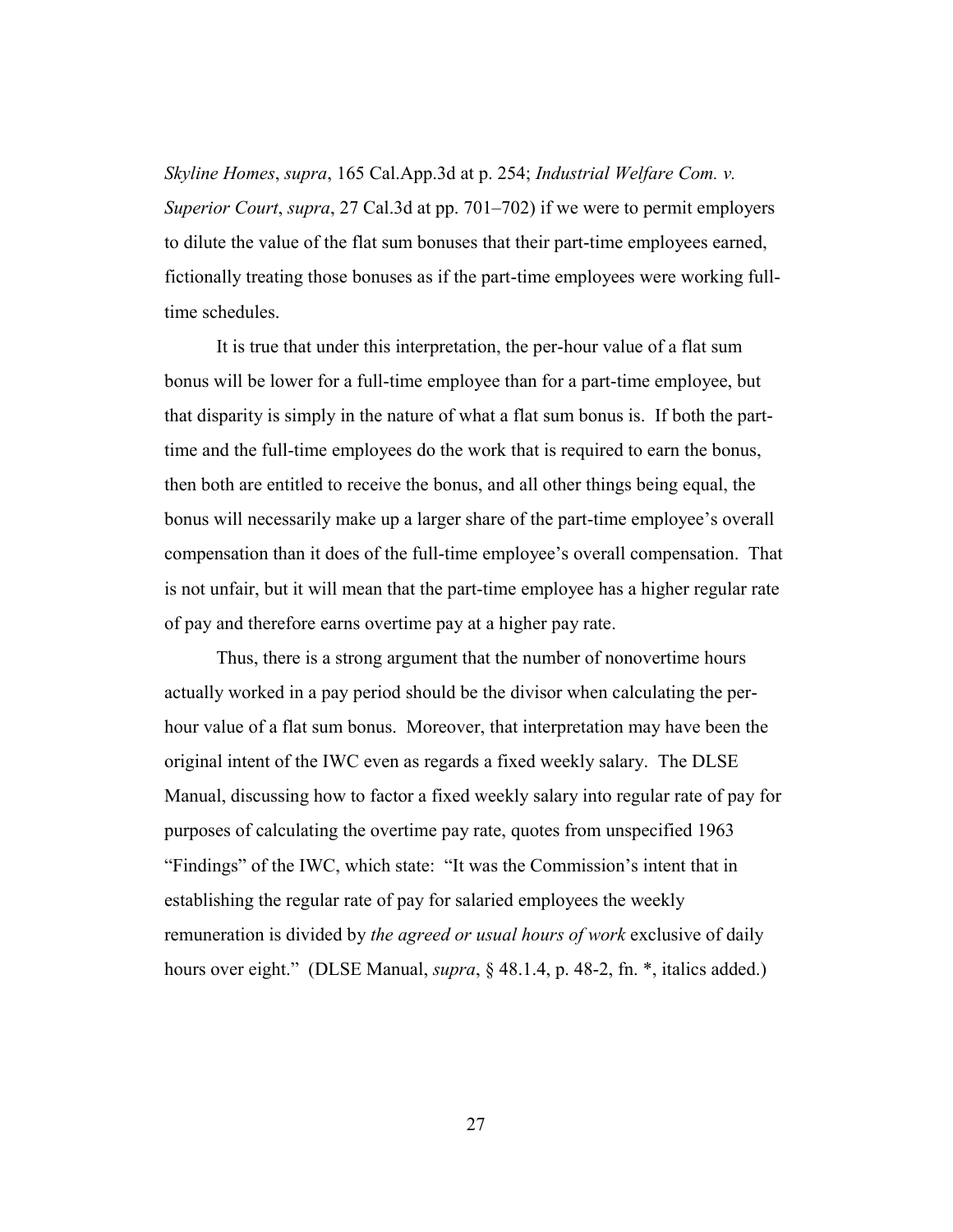The phrase "agreed or usual hours of work" strongly implies that nonovertime hours actually worked, not 40, was the divisor the IWC originally intended.**10**

With respect to fixed weekly salaries — the specific issue addressed in *Skyline Homes*, *supra*, 165 Cal.App.3d 239 — the question is definitively settled by Labor Code section 515, subdivision (d). In that context, the divisor is 40, not the number of nonovertime hours actually worked. But in extending the holding of *Skyline Homes* to a flat sum bonus like the attendance bonus at issue here, we are not obligated to adopt 40 as the divisor, and we can hold instead, consistent with the apparent original intent of the IWC, that the divisor is the number of nonovertime hours actually worked in the relevant pay period.

Moreover, although we do not defer to the DLSE's enforcement policy, we do consider it to the extent we find it persuasive, keeping in view the DLSE's expertise and special competence, as well as the fact that the DLSE Manual evidences considerable deliberation at the highest policymaking level of the agency. (*Yamaha*, *supra*, 19 Cal.4th at pp. 11 and 13–14.) Therefore, we find it significant that the DLSE has adopted an interpretation of regular rate of pay that treats a flat sum bonus in the same manner as the salary at issue in *Skyline Homes*, *supra*, 165 Cal.App.3d 239, but uses the "maximum legal *regular hours worked* during the period" (not the hours that *exist* in the period) as the divisor when calculating the bonus's per-hour value. (DLSE Manual, *supra*, § 49.2.4.2, p. 49-9, italics added.)

In its manual, the DLSE also explained why overtime hours should *not* be included in the divisor, saying: "If the bonus is a flat sum, such as . . . \$5.00 for

<u>.</u>

**<sup>10</sup>** Certainly, the word "agreed" carries that implication, and the word "usual" was probably included to cover the situation of a tacit agreement based on customary practice.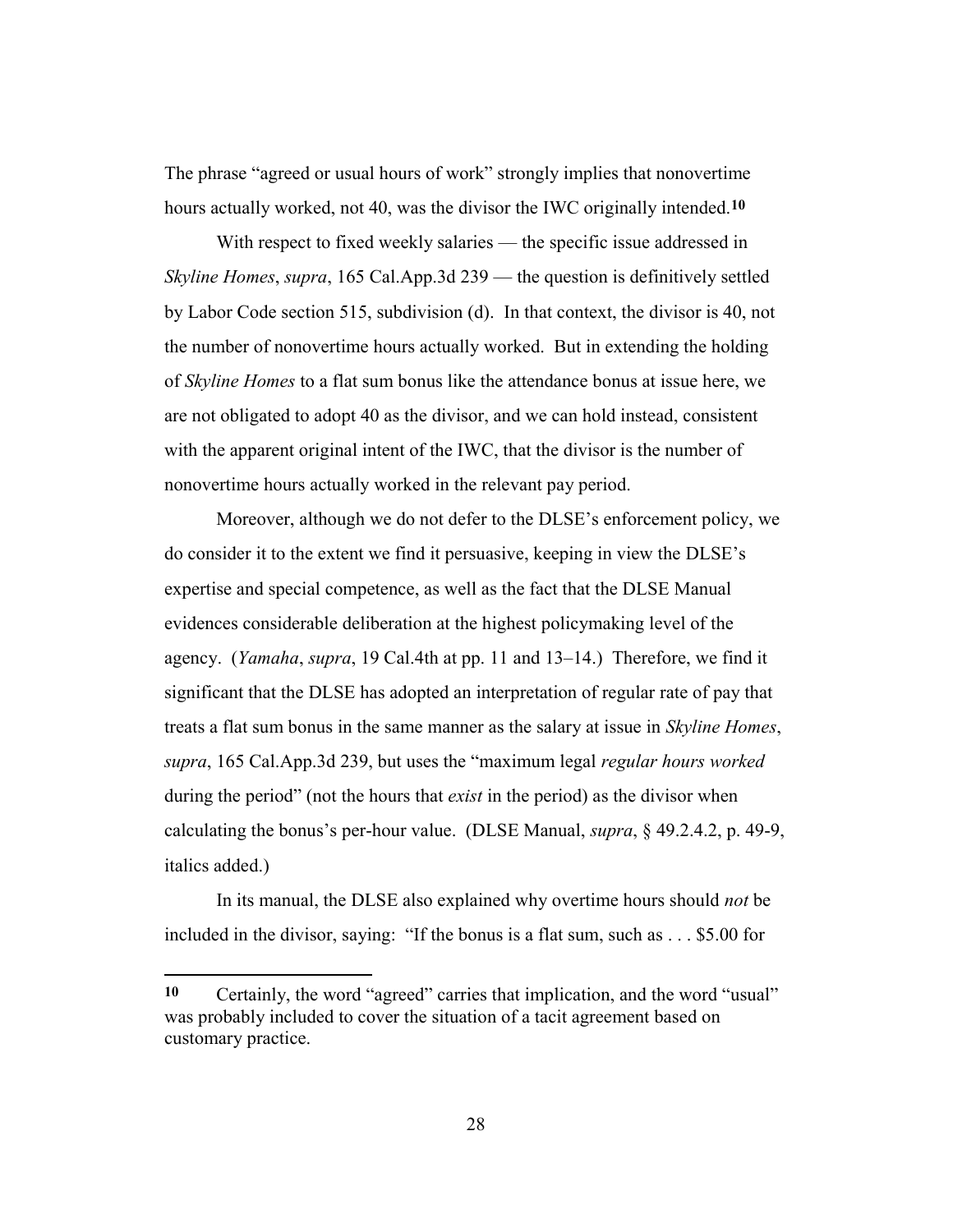each day worked," only nonovertime hours should be considered "because the bonus is not designed to be an incentive for increased production *for each hour of work*; but, instead is designed to insure that the employee remain in the employ of the employer." (DLSE Manual, *supra*, § 49.2.4.2, p. 49-9, italics added.) We think the DLSE identifies an important distinction that is relevant to this case. If a bonus is a reward "for each hour of work," and its amount therefore increases in rough proportion to the number of hours worked (as might be true of a production or piecework bonus or a commission), then it might be said that the payment of the bonus itself constitutes base compensation, including base compensation for overtime work, in which case one might be able to argue that only the overtime premium need be added. But the attendance bonus at issue here does not reward the employee "for each hour of work," and its amount does not increase in rough proportion to the number of hours worked; rather, it is a flat sum bonus that rewards the employee for completing a full weekend shift. As such, it is more like the salary at issue in *Skyline Homes* than it is like an hourly wage. But because the amount of the bonus is not tied to the number of hours worked, its per-hour value will necessarily be larger for an employee who works less than 40 hours in a particular workweek, resulting in a larger overtime pay rate. That circumstance is built into the very nature of a flat sum bonus, and therefore it is not unfair to employees who work full-time schedules.

Accordingly, we conclude — consistent with DLSE's policy on point that the divisor for purposes of calculating the per-hour value of defendant's attendance bonus should be the number of nonovertime hours *actually worked* in the relevant pay period, not the number of nonovertime hours that *exist* in the pay period.

Defendant tries to distinguish *Skyline Homes*, *supra*, 165 Cal.App.3d 239. Defendant argues that the attendance bonus at issue here is different from the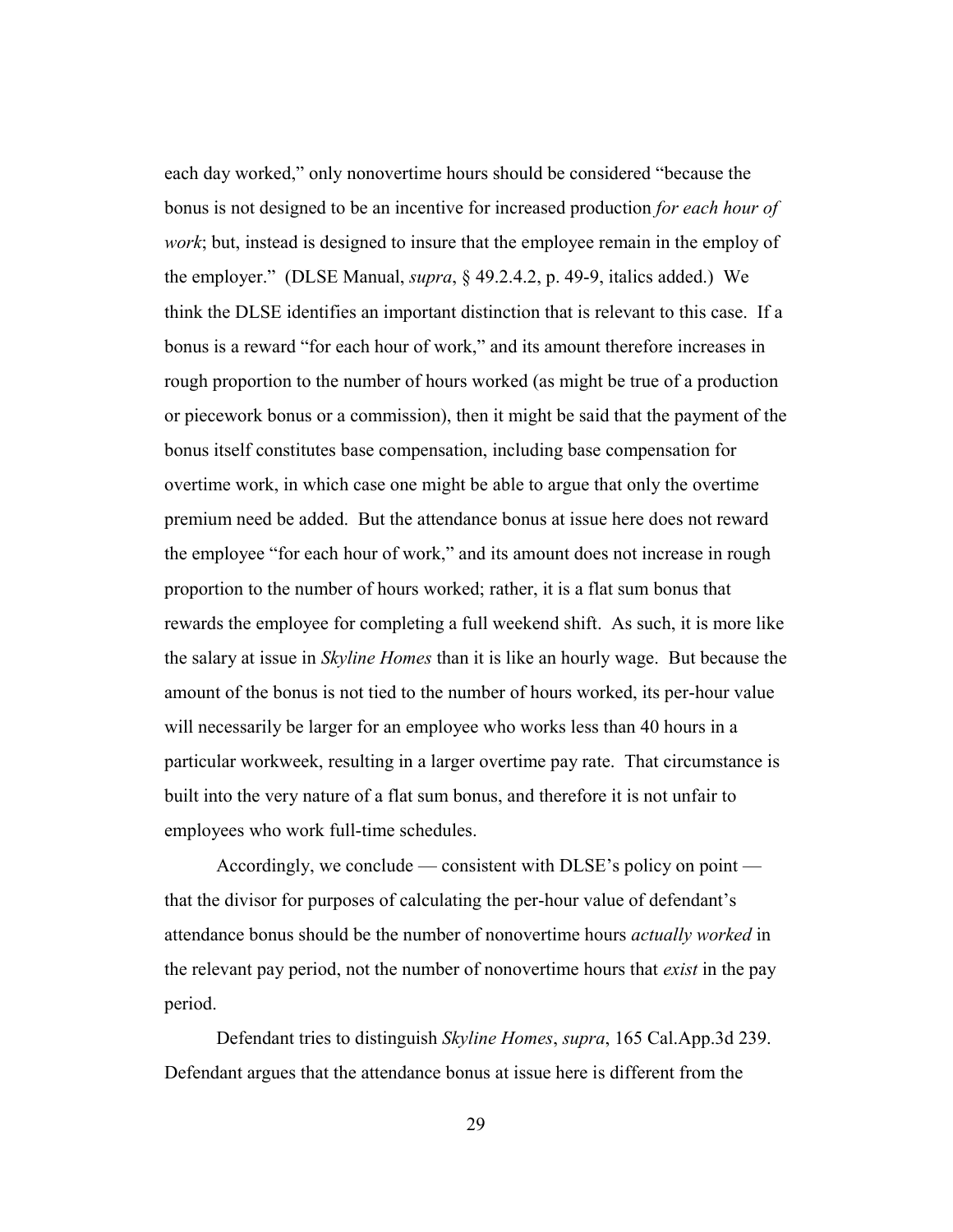weekly salary at issue in *Skyline Homes*, because plaintiff here is an hourly worker receiving a bonus, not a salaried worker. We find the distinction to be irrelevant. To the extent of the attendance bonus, plaintiff is similarly situated to a salaried worker. Suppose, for example, an employer paid its highly skilled hourly employees the minimum wage, but it also paid those employees a weekly flat sum bonus that was the larger portion of their earnings. If that bonus were not treated in the same way as the salary at issue in *Skyline Homes*, then employers could circumvent the holding of *Skyline Homes* — and also Labor Code section 515, subdivision (d) — merely by converting a salary into minimum hourly compensation with a bonus.

It is true that a weekly salary is subject to Labor Code section 515, subdivision (d), and therefore under this court's holding, a flat sum bonus will be treated slightly differently from a fixed weekly salary in the case of an employee who works fewer than 40 hours in a week. But defendant's formula — using total hours, including overtime hours, as the divisor when determining the per-hour value of a flat sum bonus — must be rejected because it results in a progressively decreasing regular rate of pay as the number of overtime hours increases, thus undermining the state's policy of discouraging overtime work. In short, the same considerations that supported the court's decision in *Skyline Homes* apply just as persuasively here. (See *Skyline Homes*, *supra*, 165 Cal.App.3d at p. 246 [noting that under the employer's method of calculating overtime, each additional hour of overtime eroded the employee's pay rate].)

Defendant also argues that the holding in *Skyline Homes* turned on preserving the distinction between California and federal law, and that it therefore applies only to cases in which an employee works less than 40 hours in a workweek but more than eight hours in a day. Defendant's narrow reading of *Skyline Homes* is drawn from the hypothetical example that the *Skyline Homes*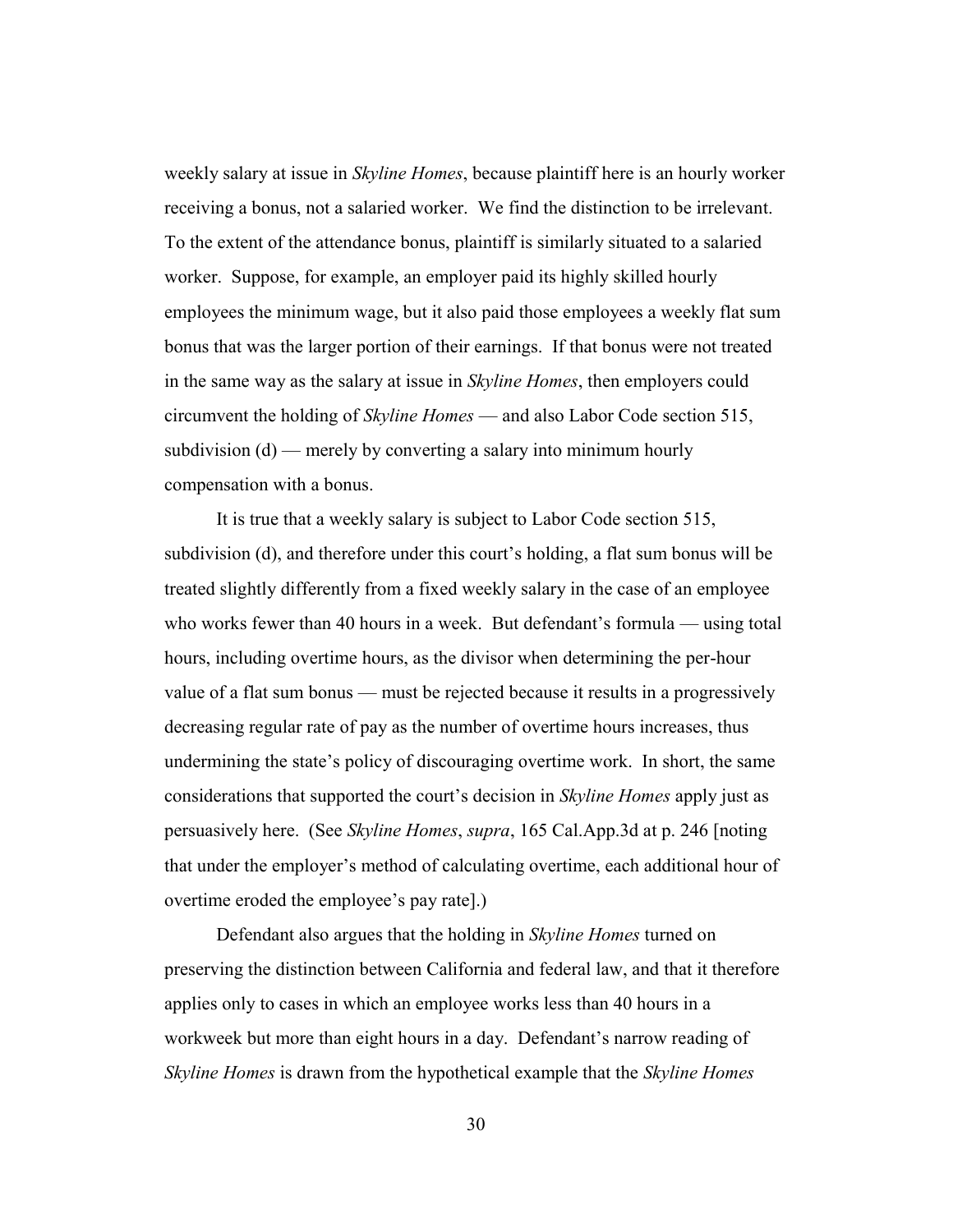court used in the course of its analysis. (*Skyline Homes*, *supra*, 165 Cal.App.3d at pp. 248–249.) The court made the point that under the employer's method of calculating overtime (which was the same as the federal method), there might be instances — illustrated by the court's hypothetical example — in which a worker worked more than eight hours in a day but received no overtime premium pay because he or she worked less than 40 hours in the week. That possibility, the court said, would undermine the state's policy favoring an eight-hour workday. (*Ibid*.) But the court never suggested that its holding was limited to cases that were like the hypothetical example, and the claim brought by the workers in *Skyline Homes* was not, in fact, so limited. (*Id*. at p. 244.)

It might be argued that defendant's attendance bonus is different from other types of flat sum compensation because the bonus rewards only *weekend* work. According to this reasoning, overtime work done on a *weekday* (i.e., Monday through Friday) should not increase the size of the attendance bonus, because the bonus has no relation to weekday work. This argument, however, misunderstands what regular rate of pay is. Not all employees earn at a fixed pay rate throughout a pay period, and therefore regular rate of pay is a *weighted average* reflecting work done at varying times, under varying circumstances, and at varying rates. (See Lab. Code, § 246, subd. (*l*)(1) [referring to "the regular rate of pay for the workweek"]; see also DLSE Manual, *supra*, § 49.2.5, p. 49-10 [setting forth the DLSE's "Weighted Average Method" for calculating regular rate of pay when worker has varying pay rates]; 29 C.F.R. § 778.115 (2008) [setting forth the federal "weighted average" policy].) Thus, it is often the case that overtime worked during a low-paying shift is compensated based on an overtime pay rate that reflects, as part of a weighted average, higher pay rates earned during higherpaying shifts.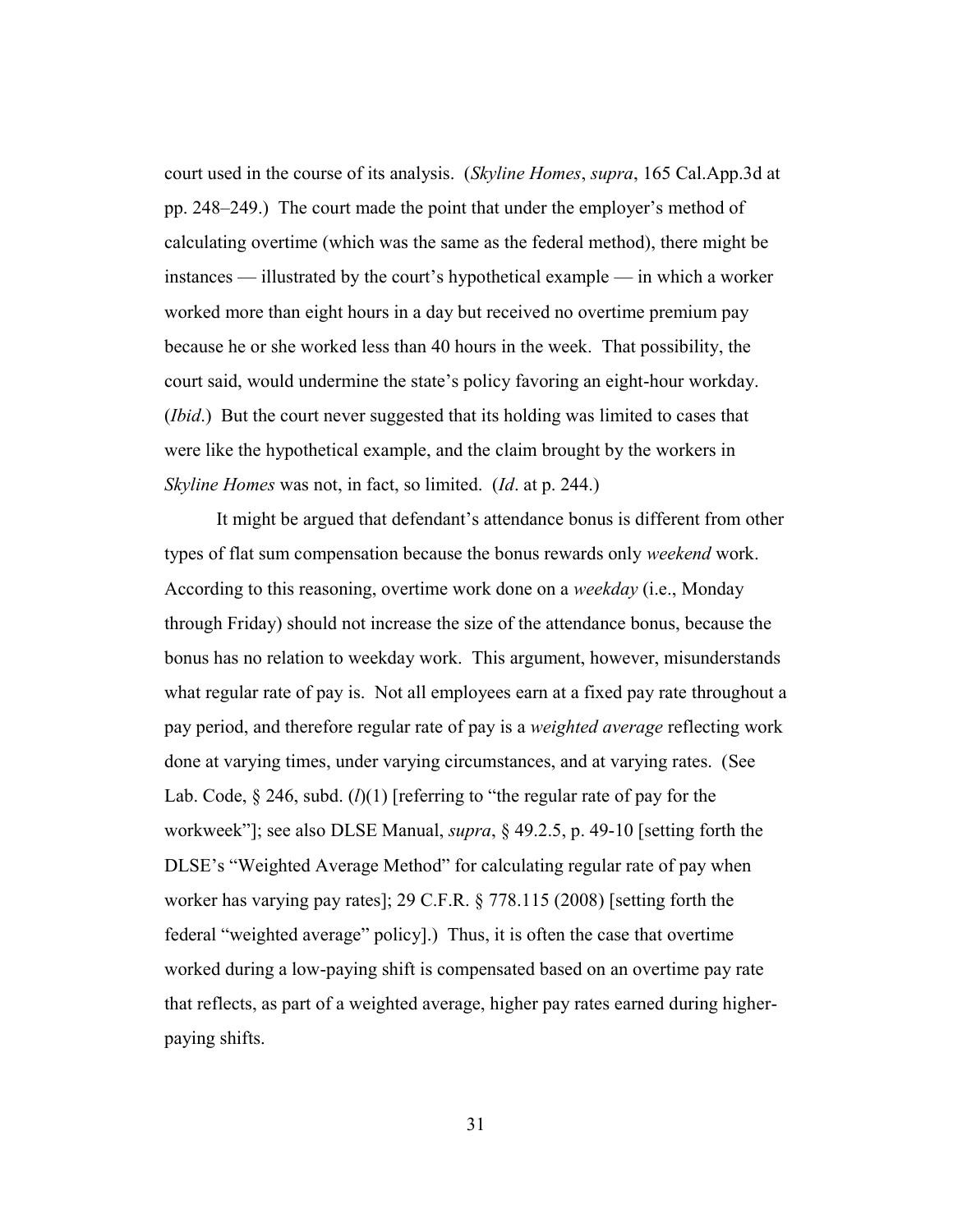In light of this averaging of regular rate of pay across the entire length of the relevant pay period, it is not surprising that the value of a weekend attendance bonus should also be averaged across the entire pay period, even though, like a weekend shift differential, it is offered as a reward for work done only on the weekend. Hence, there is nothing improper in the fact that weekday overtime will effectively increase the size of the weekend attendance bonus. The attendance bonus must not be viewed in isolation; rather, it is a component of the employee's regular rate of pay for the entire pay period, and overtime worked at any point during the workweek must, by law, be compensated at a multiple of that regular rate of pay.

Defendant relies on *Marin*, *supra*, 169 Cal.App.4th 804, for the proposition that its attendance bonus, like the bonus at issue in *Marin*, does not operate in practice to encourage the imposition of overtime work.**11** In *Marin*, the employer paid a bonus every six months, in graduated amounts, based on the longevity of a worker's employment with the company. To qualify for the full bonus, the worker had to work a minimum of 1,000 hours during the relevant six-month period (i.e., full time), and if the worker worked less than 1,000 hours, the bonus was prorated. The *Marin* court concluded that although the bonus had "some of the characteristics of a 'flat sum' bonus on hours exceeding 1,000," it functioned "for the most part like a production bonus," with each hour of work increasing the amount of the bonus. (*Marin*, at p. 816.) Therefore, in calculating the additional overtime compensation that was payable because of the bonus, the amount of the bonus had to be divided, in the court's view, by the total number of hours worked, including overtime hours, and that per-hour value then had to be multiplied by 0.5

**<sup>11</sup>** As noted, plaintiff is the party that puts primary reliance on *Marin*.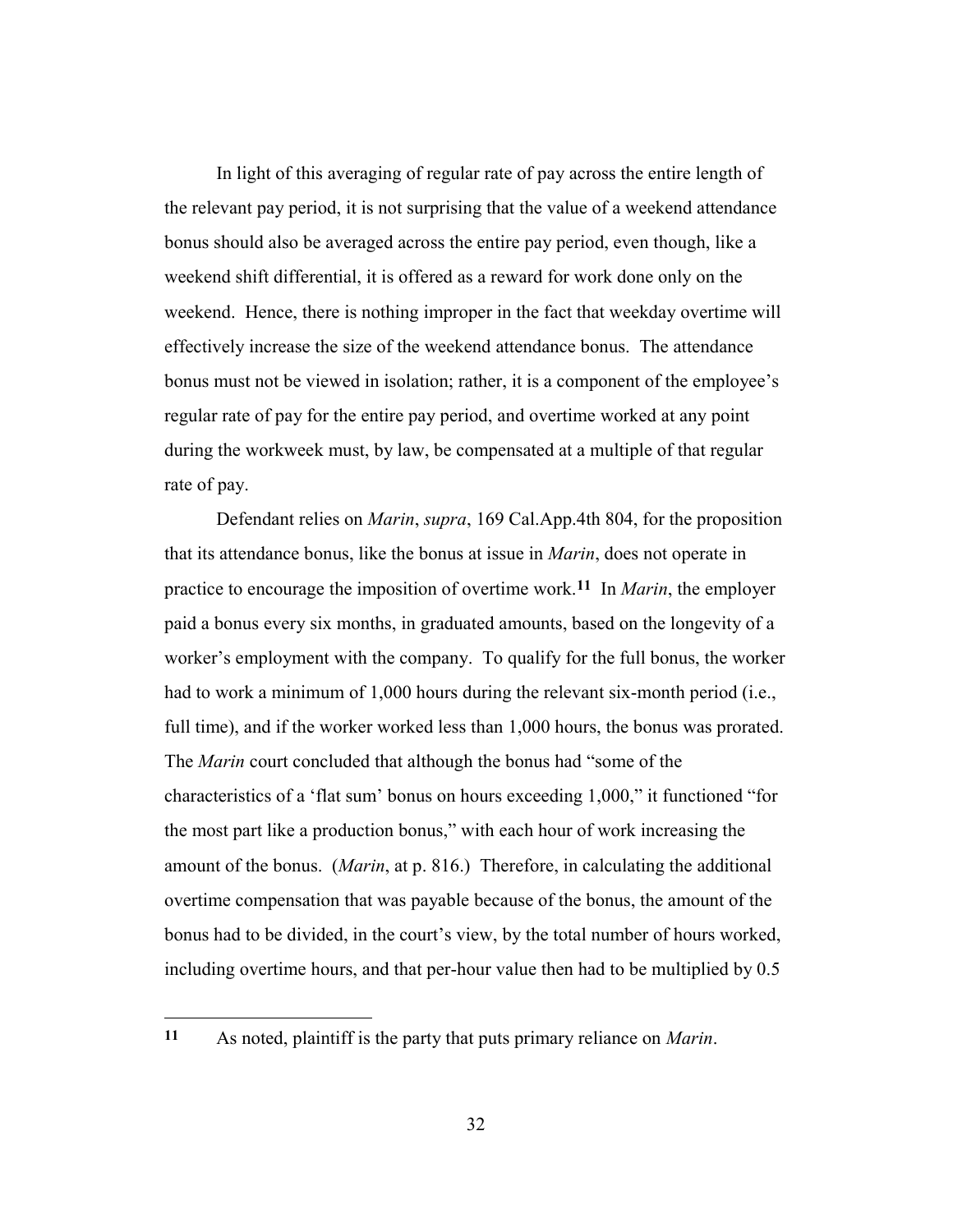(not 1.5) and by the number of overtime hours. (*Ibid*.) The court concluded that the per-hour value of the bonus had to be multiplied by 0.5 (not 1.5) because it was only necessary for the employer to pay the 50 percent overtime premium that was attributable to the bonus. (*Id*. at p. 817.)

The *Marin* court conceded that the longevity bonus functioned as a flat sum bonus if the worker worked *more* than 1,000 hours, because at that point, the amount of the bonus became fixed, and therefore its per-hour value decreased as the number of hours worked increased. But even then, the employer's method of calculating overtime compensation did not, according to the court, "encourage[] imposition of overtime." (*Marin*, *supra*, 169 Cal.App.4th at p. 818.) Therefore the court concluded that there was no rationale for adopting the formula proposed by the plaintiffs in that case. (*Id*. at pp. 817–819.)

Here, defendant argues that its attendance bonus, like the longevity bonus at issue in *Marin*, does not encourage the imposition of overtime. Defendant is wrong. According to defendant's formula, the attendance bonus is a fixed amount, and therefore the per-hour value of the bonus decreases (as does the employee's overtime pay rate) as the number of overtime hours the employee works increases. Thus, the disincentive created by Labor Code section 510's requirement of overtime premium pay is, to a small extent, lessened in the case of employees who qualify for the bonus. That lessening of the disincentive is inconsistent with the state's policy of discouraging overtime.

Defendant disagrees with the foregoing analysis, arguing that its attendance bonus actually advances the state's policy of discouraging overtime. It does so by ensuring that employees report for, and complete, their scheduled weekend work shifts, thus making it unnecessary to ask some employees to work overtime to cover for other employees who fail to show up or who leave early. The reasoning is obviously flawed. If normal pay rates do not provide sufficient motivation to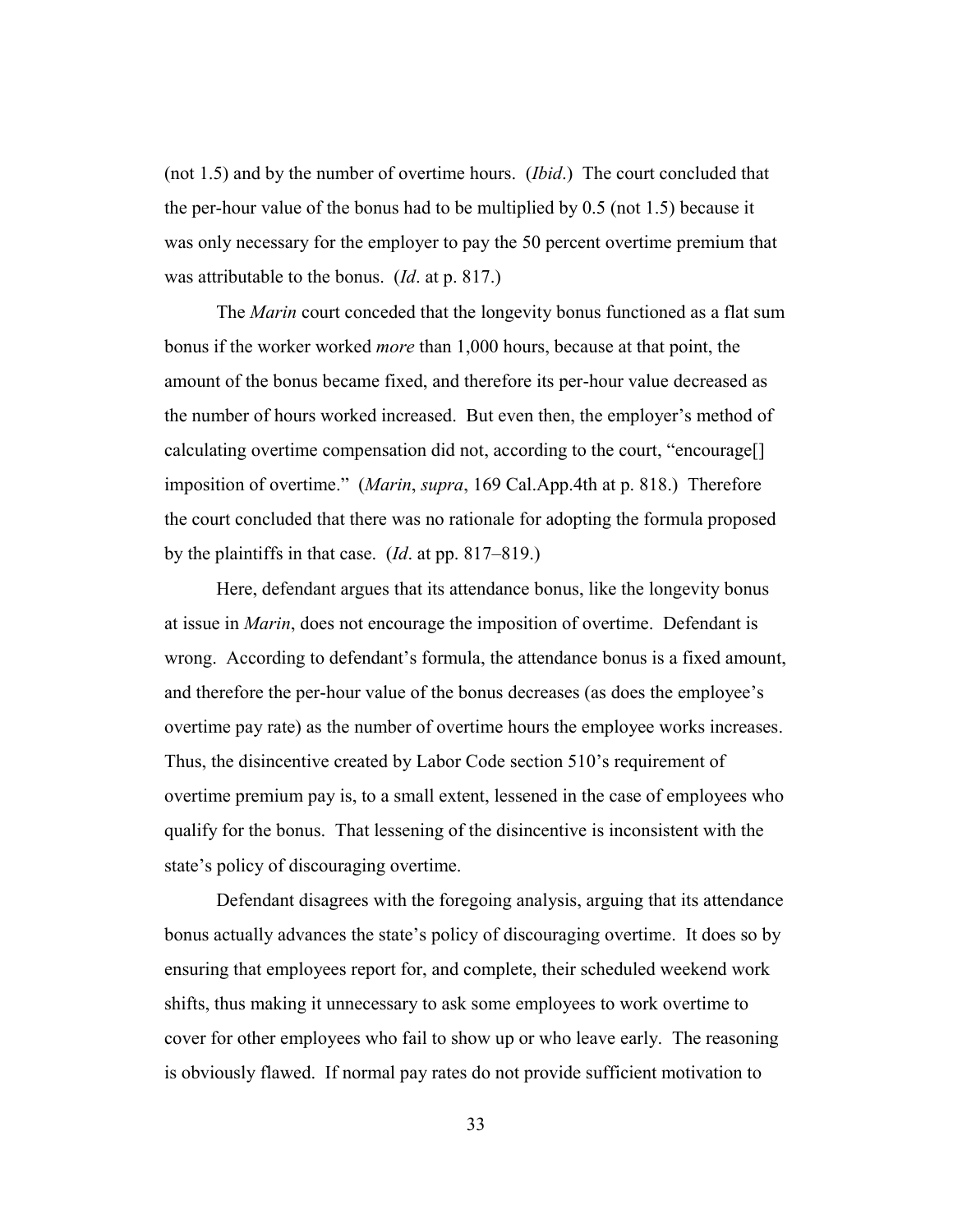cause employees show up for weekend work shifts, then the solution is not to pay overtime pay rates to the few employees who do show up; the solution is to increase the weekend pay rates for all employees, and that, in effect, is what the attendance bonus does. Thus, the attendance bonus is simply one component of an employee's total compensation, and it must be factored into the employee's regular rate of pay in such a way that the overtime pay rate remains constant, rather than decreasing incrementally with each additional hour of overtime. Defendant is arguing, in effect, that we should tolerate a decreasing overtime pay rate because otherwise employers will pay under-market wages and will be forced, because of the resulting no-shows, to impose more overtime. The argument has no merit. Regardless of how well an employer chooses to compensate its weekend workers, it must pay a full overtime pay rate, not one that decreases with each additional hour of overtime.

Defendant further argues that even if an employee who receives the attendance bonus will have a slightly decreasing overtime pay rate as the number of overtime hours increases, the employee's overtime pay rate will still be more than it would have been if the attendance bonus had not been paid at all, because under its formula the attendance bonus *does* factor into the worker's regular rate of pay, just not as generously as plaintiff would like. Therefore, defendant asserts, the attendance bonus makes overtime work *more* costly for an employer, not less costly, and in that way it serves to discourage the imposition of overtime. This argument, too, misses the mark. Defendant might as well be arguing that overtime is more costly in the case of highly compensated employees, and therefore it need not pay a full 1.5 multiplier in the case of such employees. That is not our law; our law states that as regular rates of pay rise, so do overtime pay rates, proportionally. It is true that defendant's formula still operates to some degree to discourage overtime, but under defendant's formula, the overtime disincentive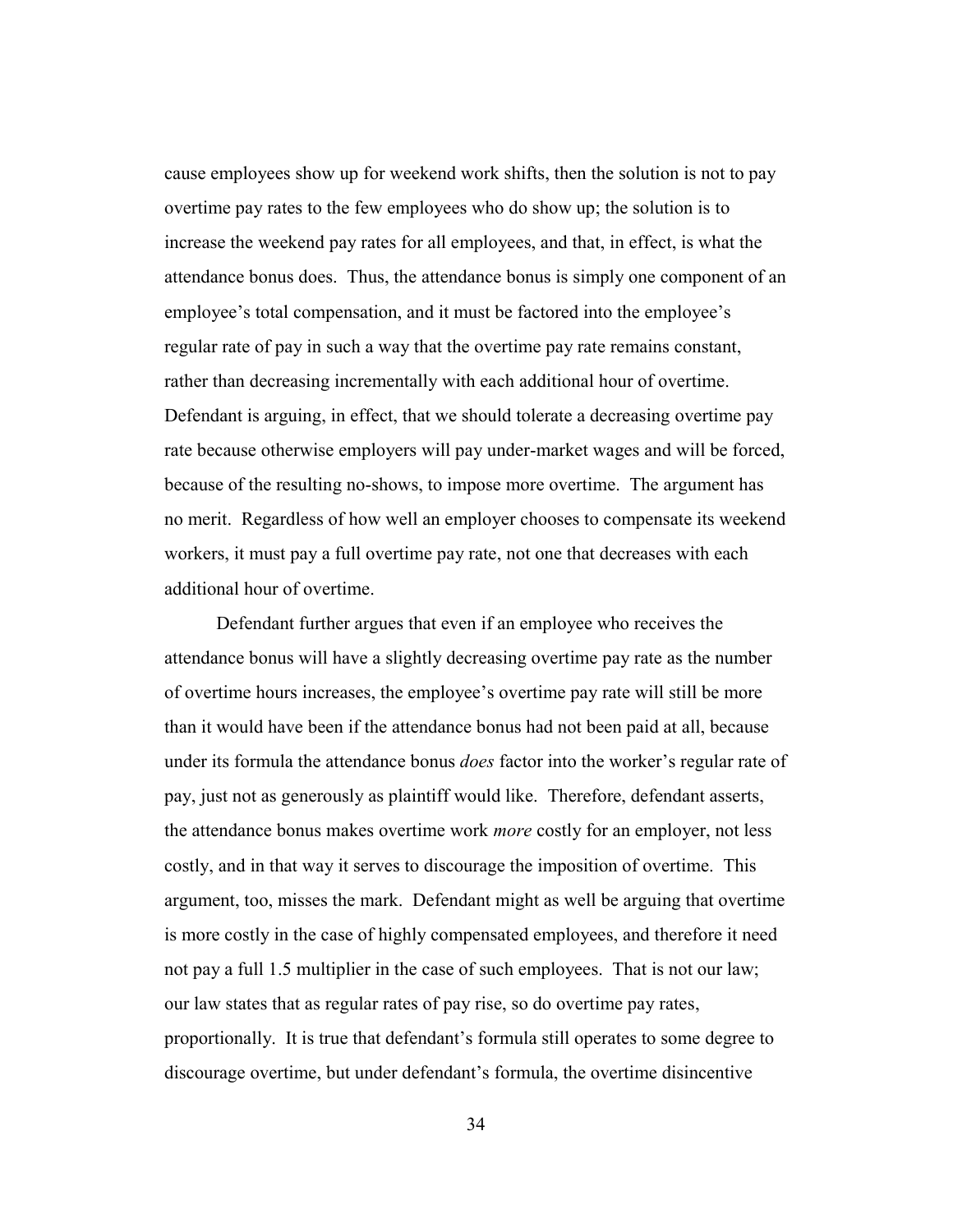created by Labor Code section 510 is weakened for an employee who qualifies for the attendance bonus, and that weakening of the disincentive is inconsistent with the state's policy discouraging overtime.**12**

Defendant also asserts that adopting plaintiff's formula for calculating overtime compensation would violate defendant's right to due process of law because ordinary people could never have predicted that the law would be interpreted in the way plaintiff proposes. This argument, too, is meritless. Labor Code section 510 and Wage Order No. 1 state that the overtime pay rate is a fixed multiple of a worker's "regular rate of pay," and both the DLSE and the courts are obligated to liberally construe the phrase "regular rate of pay" so as to protect workers (see, e.g., *Mendoza v. Nordstrom, Inc.*, *supra*, 2 Cal.5th at p. 1087; *Brinker Restaurant Corp. v. Superior Court*, *supra*, 53 Cal.4th at pp. 1026–1027). One very reasonable way to construe "regular rate of pay" is to conclude that in calculating the per-hour value of a flat sum bonus, the bonus is apportioned only over regular-time hours (i.e., nonovertime hours). Thus, defendant is simply

**<sup>12</sup>** The Court of Appeal in *Marin* appears to have made a similar error of reasoning. Under the facts of *Marin*, employees who worked more than 1,000 hours during the six-month period preceding payment of the longevity bonus received a fixed bonus regardless of how many hours they worked. As to them, therefore, the per-hour value of the bonus decreased (as did their overtime pay rate) as the number of hours of overtime increased. Thus, the employer in *Marin* had less of a disincentive to require additional overtime from those employees. The *Marin* court recognized this point (*Marin*, *supra*, 169 Cal.App.4th at p. 818 ["the plan . . . encourage[s] imposition of overtime on those who have reached 1,000 paid hours . . . ."], but the court responded by pointing out that the plan likewise encouraged the imposition of overtime on those who were relatively recent hires and who therefore did not qualify for the bonus at all (*ibid*.). That answer, however, did not address the problem. It remained true that the disincentive created by Labor Code section 510's requirement of overtime premium pay was, to a small extent, lessened in the case of full-time employees who qualified for the longevity bonus and who worked overtime.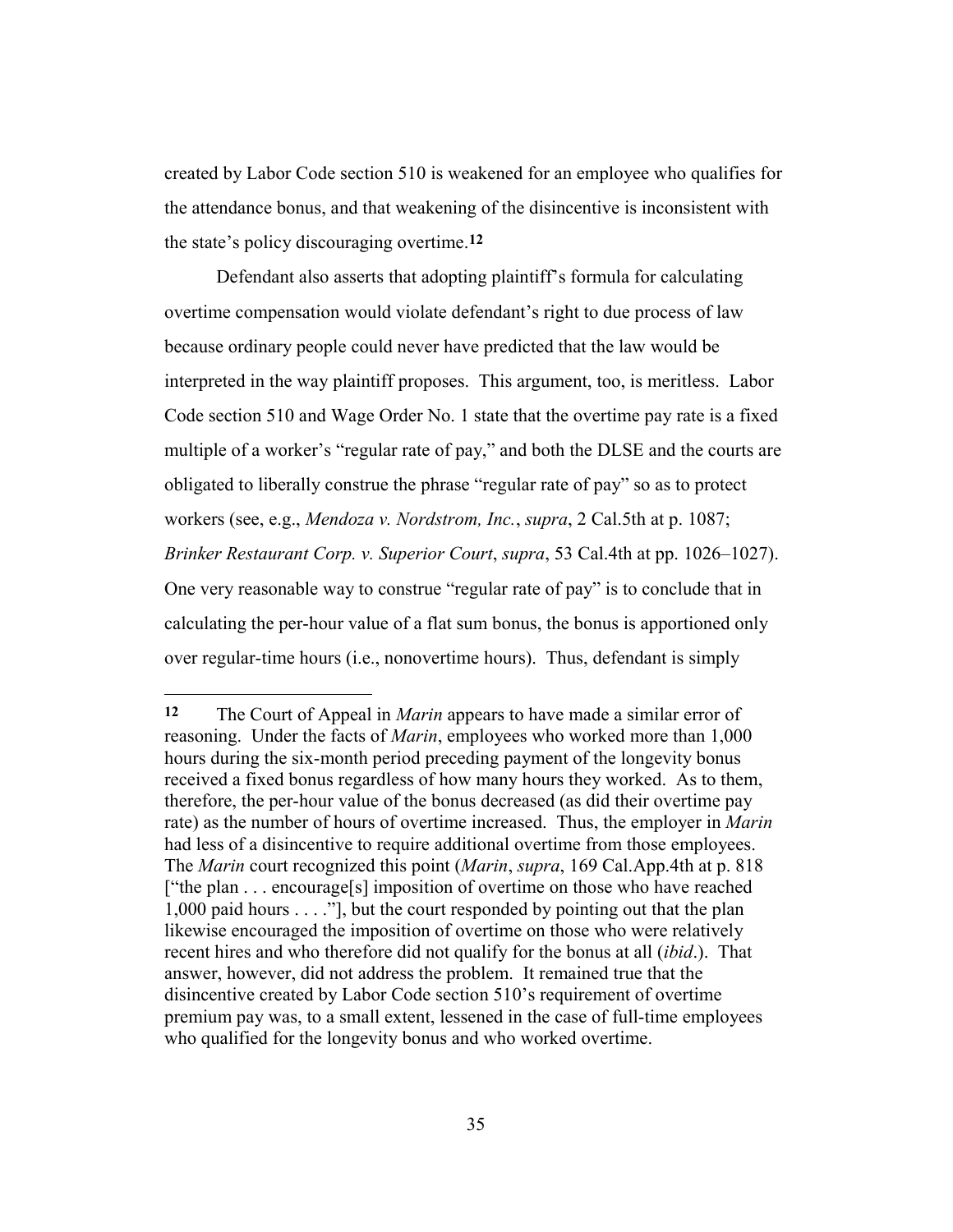wrong when it argues that ordinary people could not have predicted plaintiff's interpretation, and that it would violate defendant's due process rights to adopt that interpretation. In fact, the interpretation was published in the DLSE Manual, and so defendant had every reason to predict it.

At oral argument, defendant's counsel urged that if we rule for plaintiff, our holding should be given prospective application only. We recently noted in *Williams & Fickett v. County of Fresno* (2017) 2 Cal.5th 1258, 1282, that fairness and public policy sometimes weigh against the general rule that judicial decisions apply retroactively. Prospective application might be appropriate, for example, " "when a judicial decision changes a settled rule on which the parties below have relied." "" *(Ibid.)* In this regard, the reasonableness of the parties' reliance and the effect retroactivity will have on the administration of justice are key considerations. (*Ibid*.) Defendant's counsel argued that, if applied retroactively, a holding in plaintiff's favor will force employers all over the state to pay costly civil penalties. Counsel attempted to cast defendant in a sympathetic light, stating that defendant reasonably followed a federal regulation that was directly on point, doing so because in *Tidewater*, *supra*, 14 Cal.4th at page 572, this court had declared the relevant state regulations to be void. But defendant must not have read *Tidewater* very carefully, because if it had done so, it would have seen that although the DLSE's enforcement policies may, in some cases, be void underground regulations, they may nonetheless be accurate interpretations of binding state law. (*Tidewater*, at p. 577.) Moreover, it is *defendant's* interpretation of Labor Code section 510 and Wage Order No. 1, not the DLSE's, that is strained, because defendant's interpretation requires us to read the word "regular" in the phrase "regular rate of pay" as if it somehow did not refer only to regular-time but also to overtime. In short, defendant cannot claim reasonable reliance on settled law. Furthermore, if we were to restrict our holding to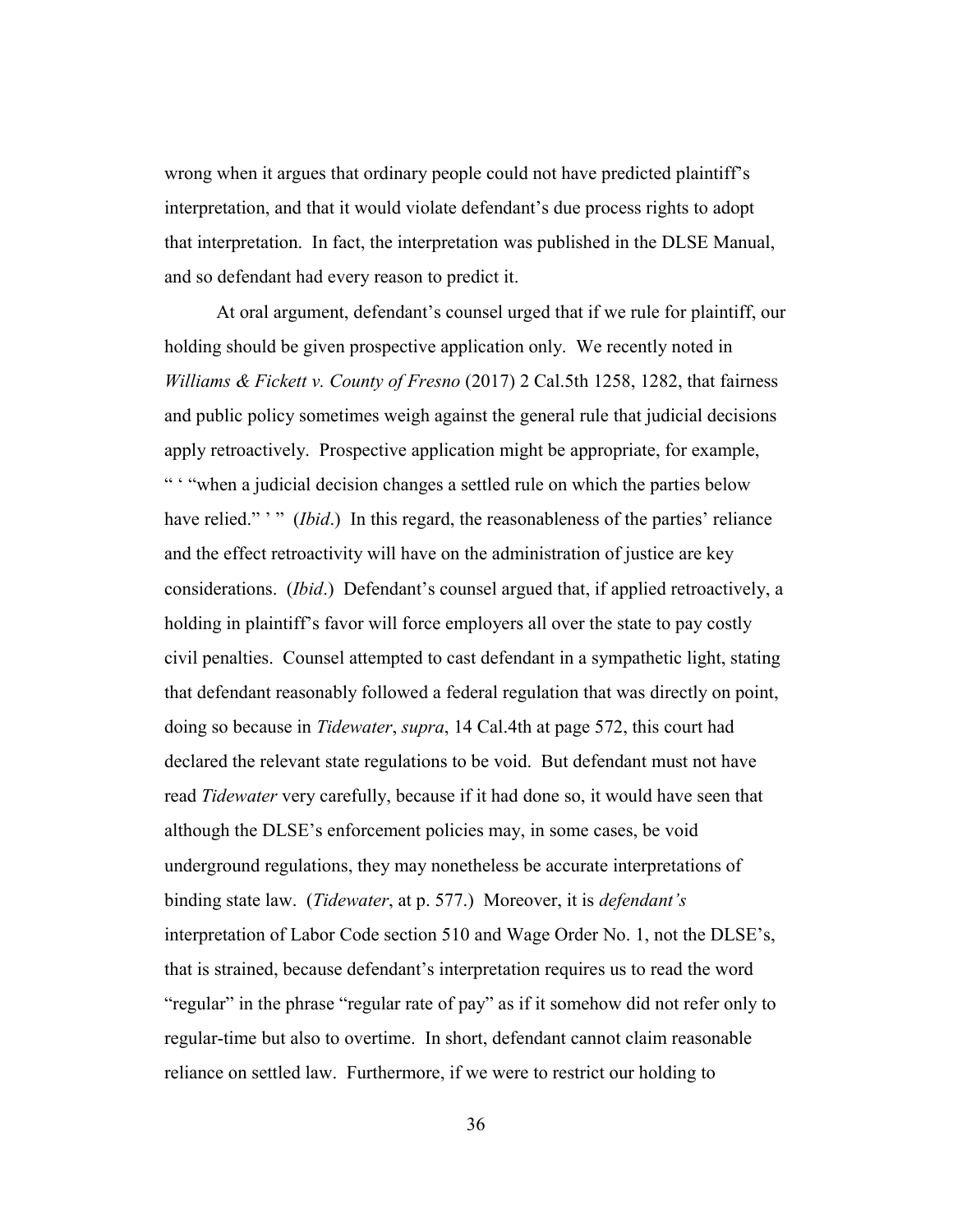prospective application, we would, in effect, negate the civil penalties, if any, that the Legislature has determined to be appropriate in this context, giving employers a free pass as regards their past conduct. (See Lab. Code, §§ 203, subd. (a), 226, subd. (e), 2699; Bus. & Prof. Code, § 17206.) In doing so, we would exceed our appropriate judicial role. Accordingly, we see no basis for limiting our holding to prospective application.

We conclude that the flat sum bonus at issue here should be factored into an employee's regular rate of pay by dividing the amount of the bonus by the total number of nonovertime hours actually worked during the relevant pay period and using 1.5, not 0.5, as the multiplier for determining the employee's overtime pay rate.

## **DISPOSITION**

The judgment of the Court of Appeal is reversed.

**CHIN, J.**

## **WE CONCUR:**

**CORRIGAN, J. LIU, J. CUÉLLAR, J. PERREN, J.\***

——————————————————

Associate Justice of the Court of Appeal, Second Appellate District, Division Six, assigned by the Chief Justice pursuant to article VI, section 6 of the California Constitution.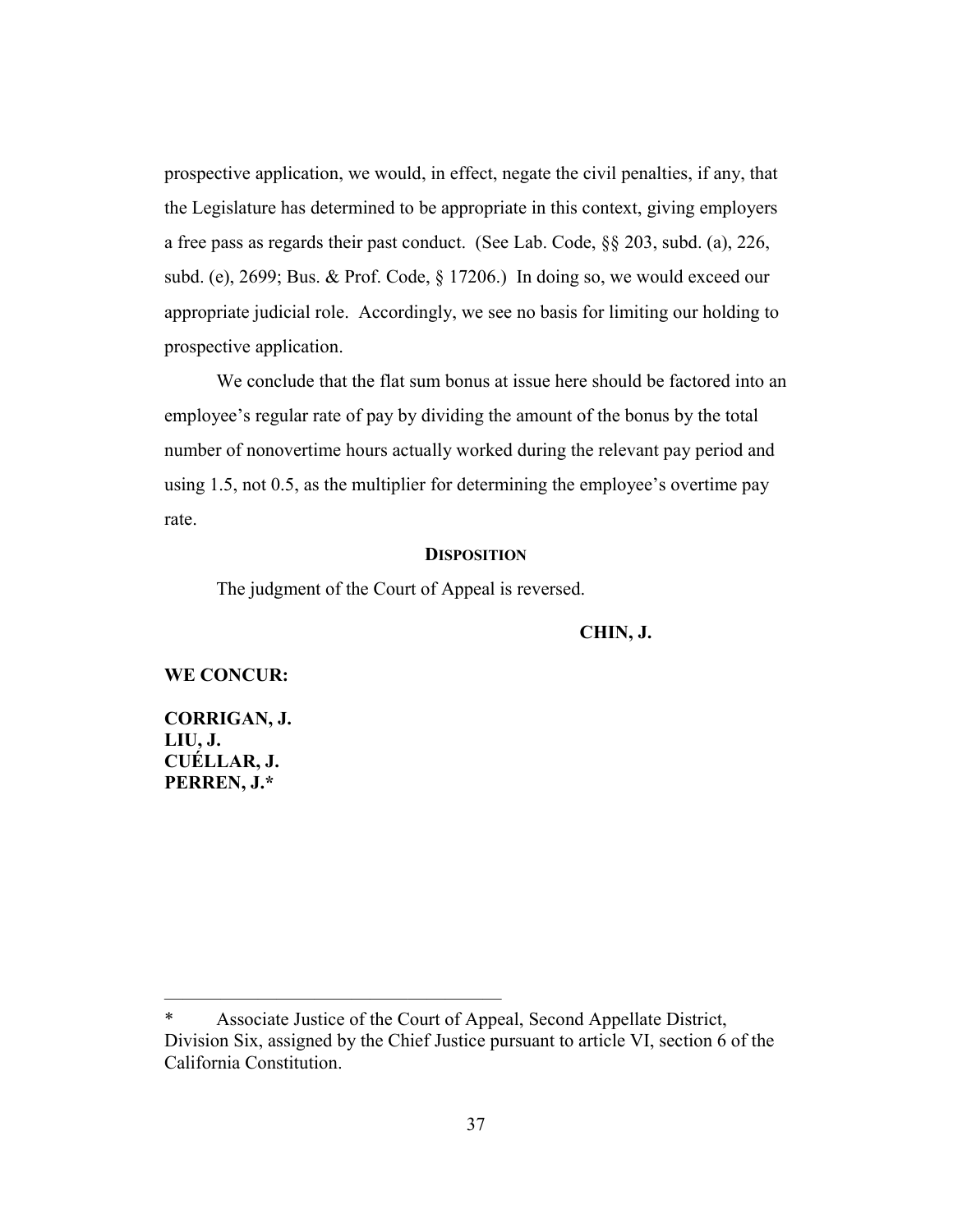# **CONCURRING OPINION BY CANTIL-SAKAUYE, C. J.**

I concur in the judgment. I agree with the majority that, when calculating a "regular rate of pay" for purposes of setting overtime compensation, Labor Code section 510, subdivision (a) and Industrial Welfare Commission wage order No. 1 (Cal. Code Regs., tit. 8,  $\S$  11010, subd.  $3(A)(1)$ ) are properly construed as allocating the bonus at issue here only to nonovertime hours actually worked during a pay period. I also agree with the majority's rejection of the request by defendant Dart Container Corporation of California (Dart) for prospective-only application of the court's interpretation of these authorities. As the majority concludes, the presence of a degree of uncertainty regarding a civil statute's meaning does not on its own justify such a limitation. (See *Grafton Partners L.P. v. Superior Court* (2005) 36 Cal.4th 944, 967.) I write separately to explain that some of the uncertainty surrounding the proper calculation of an overtime pay rate in this situation could, and in my view should, have been dispelled long ago.

Prior to today's decision, the spare language of the pertinent state authorities could have left employers that fully intended to comply with state overtime laws somewhat uncertain about how to proceed. Although a policy manual issued by the Division of Labor Standards Enforcement (DLSE) relates what the court determines today to be a correct view regarding state law, the interpretation's placement within this manual, by itself, entitles it to "no weight" (*Tidewater Marine Western, Inc. v. Bradshaw* (1996) 14 Cal.4th 557, 576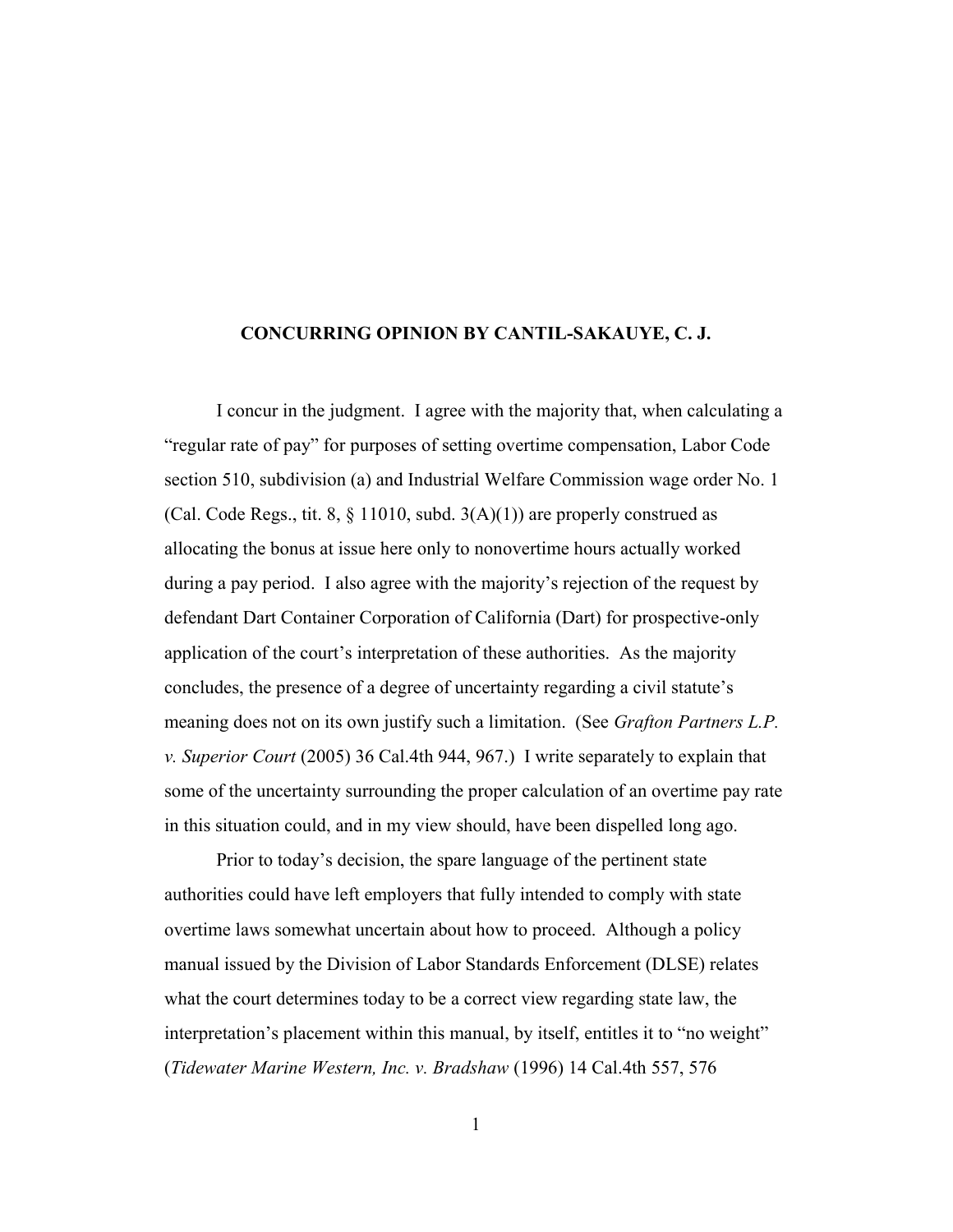(*Tidewater*)) because the DLSE did not promulgate this manual in accordance with the rulemaking provisions of the Administrative Procedure Act (APA; Gov. Code, § 11340 et seq.). Thus there has been no authoritative construction by a state agency of what a "regular rate of pay" entails in this context.

The result is that employees such as plaintiff Hector Alvarado had to sue to assert their right to higher overtime pay, and employers such as Dart may now be faced with substantial penalties. This state of affairs, which is unfortunate for employees and employers alike, conceivably could have been avoided had an interpretative regulation on this subject been promulgated through formal APA rulemaking during the more than two decades that have elapsed since our decision in *Tidewater*, *supra*, 14 Cal.4th 557. An interpretation of a statute posited through such a regulation is accorded greater weight than a view related only in a policy manual (see *Yamaha Corp. of America v. State Bd. of Equalization* (1998) 19 Cal.4th 1, 12-13), and would have provided a more robust basis for employers and employees to structure their affairs. Regrettably, more was not done to help employers meet their statutory responsibilities, or to ensure that employees receive the overtime pay they are due.

# **CANTIL-SAKAUYE, C. J.**

#### **WE CONCUR:**

**CORRIGAN, J. LIU, J. KRUGER, J.**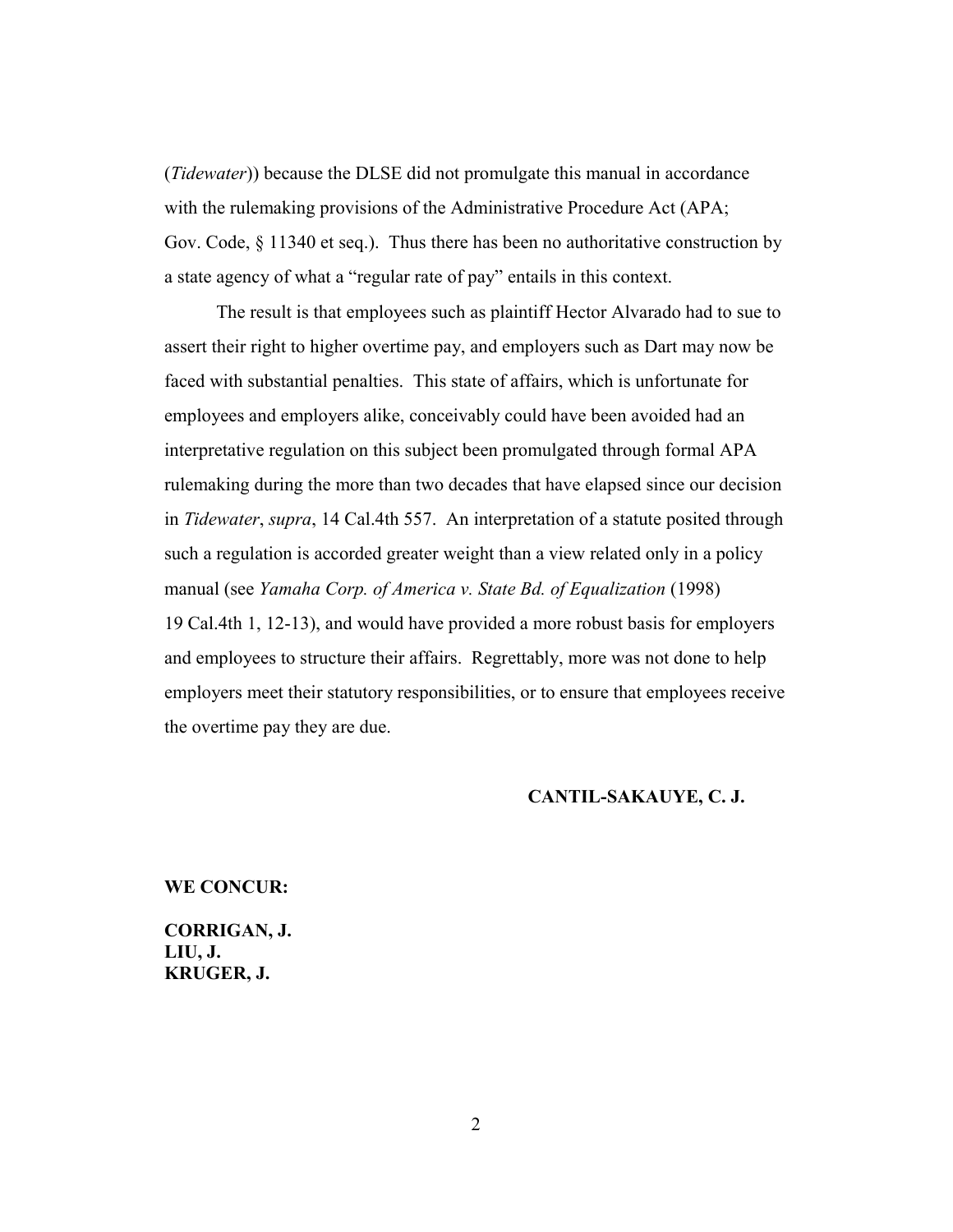*See next page for addresses and telephone numbers for counsel who argued in Supreme Court.*

**Name of Opinion** Alvarado v. Dart Container Corporation of California

**Unpublished Opinion Original Appeal Original Proceeding Review Granted** XXX 243 Cal.App.4th 1200 **Rehearing Granted**

**Opinion No.**S232607 **Date Filed:** March 5, 2018

**Court:** Superior **County:** Riverside **Judge:** Daniel A. Ottolia

#### **Counsel:**

Dennis F. Moss; Lavi & Ebrahimian, Joseph Lavi and Jordan D. Bello for Plaintiff and Appellant.

Quintilone & Associates, Richard E. Quintilone II and Alvin B. Lindsay for California Employment Lawyers Association as Amicus Curiae on behalf of Plaintiff and Appellant.

Best Best & Krieger, Howard B. Golds and Elizabeth A. Han for Defendant and Respondent.

Manufacturers' Center for Legal Action, Linda E. Kelly, Patrick N. Forrest, Leland P. Frost; Littler Mendelson, Michael J. Lotito and Elizabeth Parry for National Association of Manufacturers as Amicus Curiae on behalf of Defendant and Respondent.

Paul Hastings, Paul W. Cane, Jr., Zachary P. Hutton and Jesse C. Ferrantella for California Employment Law Council and Employers Group as Amici Curiae on behalf of Defendant and Respondent.